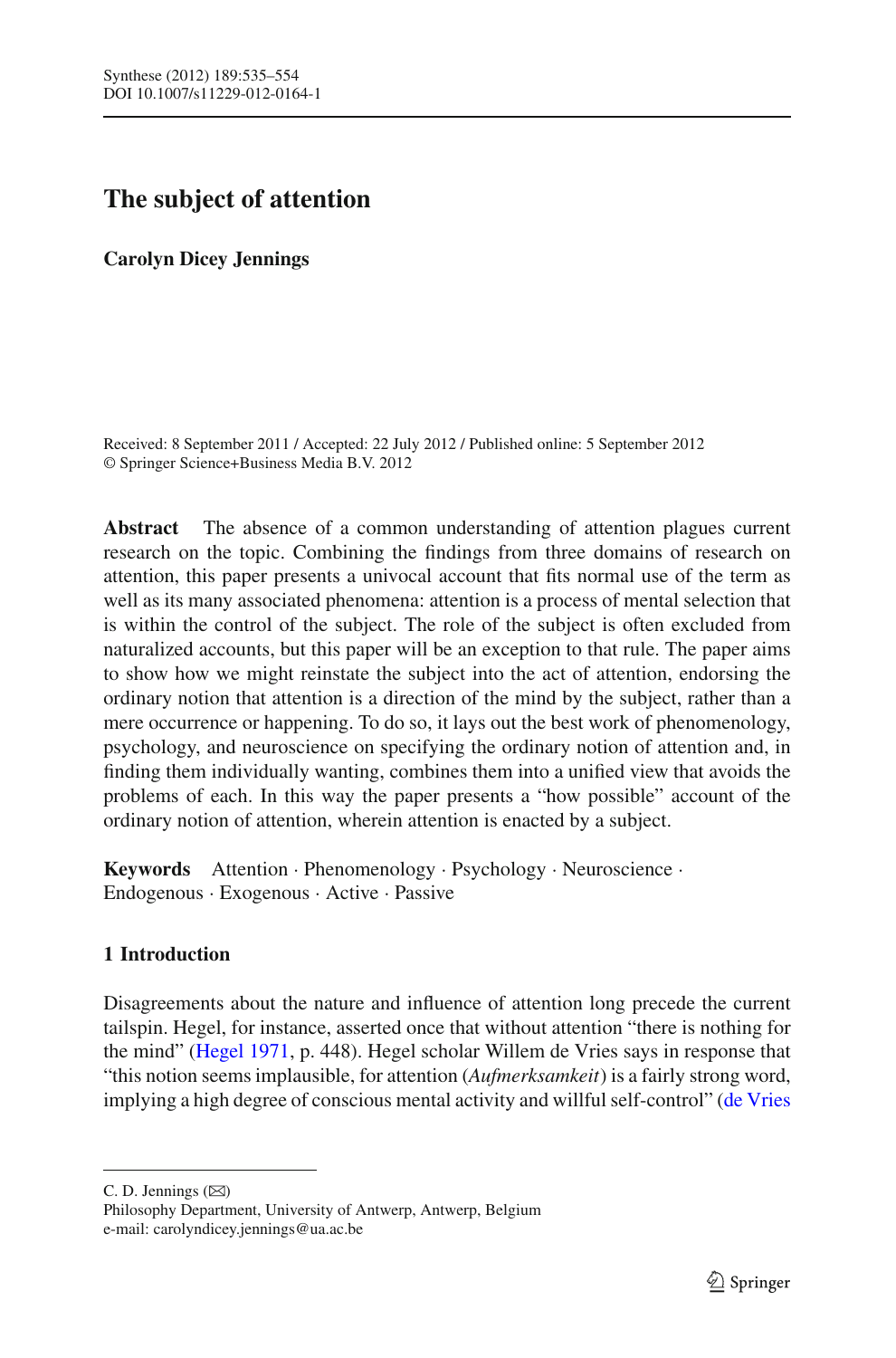[1988,](#page-18-1) p. 112). Indeed, the idea that mental content might rely for its existence on "a high degree of conscious mental activity and willful self-control" does seem implausible. But why think that attention is essentially tied to a *high* degree of mental activity? Could we extend the concept of attention to include lower degrees of mental activity that would make Hegel's idea less implausible, less fantastic? The current paper finds a positive answer to this question by examining various attempts to specify attention through the domains of phenomenology, psychology, and neuroscience, ultimately combining the findings from these domains into a common account of attention. The aim of the paper is to enable research on attention to more carefully target its phenomena. By providing a clearer target, it can provide clarity to current debates concerning the relationship between attention and other functions of the mind.

A starting point for specifying the concept of attention is understanding the term's ordinary usage. Against the possibility of identifying just one such usage, Jeremy Wolfe and Todd Horowitz contend: "even though William James famously declared that 'Everyone knows what attention is,' there is no single, satisfying definition of attention" [\(Wolfe and Horowitz 2004\)](#page-19-0). Felipe de Brigard and Jesse Prinz similarly suggest that ordinary usage is "polysemous," but also claim that

those who try to move beyond that suggestion that "everyone knows what attention is" often replace the folk concept with idiosyncratic definitions that settle crucial questions by fiat rather than facilitating the process of investigation and discovery. [\(de Brigard and Prinz 2010](#page-18-2))

Although I share the frustration of these authors with respect to contemporary specialist usage of the term (which I find to be conflicting), I find that ordinary usage of "attention" centers around a unique concept that is not picked out by any other term in the English language: *the act of mental selection*. [1](#page-1-0) Put another way, ordinary usage of "attention" centers around the concept of actively prioritizing select mental entities over others for the use of mental resources, resulting in a particular distribution of the available mental resources, whether the direction of this prioritization is "internal," "external," "focused," "spread," "undivided," "split," "paid," or "grabbed." This ordinary usage is picked out in most dictionary entries for "attention,"<sup>2</sup> even if contemporary philosophical and scientific accounts of the term stray widely.

I take it that the core conflict in contemporary specialist usage of "attention" is the extent to which attention is thought to be an act, rather than a mere occurrence. I think that most theorists would allow that attention is essentially concerned with the mental, whether the mental is understood in terms of its correlative phenomenal, behavioral, or neural activity (although, admittedly, many theorists appear willing to

<span id="page-1-0"></span> $1$  As used here, "mental" implies all that is capable of being fully contained within thought and/or memory and "selection" implies the prioritization of preferred over non-preferred entities.

<span id="page-1-1"></span><sup>&</sup>lt;sup>2</sup> This usage is evident in the first entry for "attention" in the Oxford English Dictionary: "The action, fact, or state of attending or giving heed; earnest direction of the mind, consideration, or regard; esp. in phr. to pay or give attention. The mental power or faculty of attending; esp. with attract, call, draw, arrest, fix, etc." [\(Oxford English Dictionary 2012\)](#page-19-1); the American Heritage Dictionary: "a. The act of close or careful observing or listening, b. The ability or power to keep the mind on something; the ability to concentrate, c. Notice or observation" [\(American Heritage Dictionary 2012](#page-18-3)); and even (less clearly but more vividly) the Urban Dictionary: "the thing that belongs to you which I have right now" [\(Urban Dictionary 2012](#page-19-2)).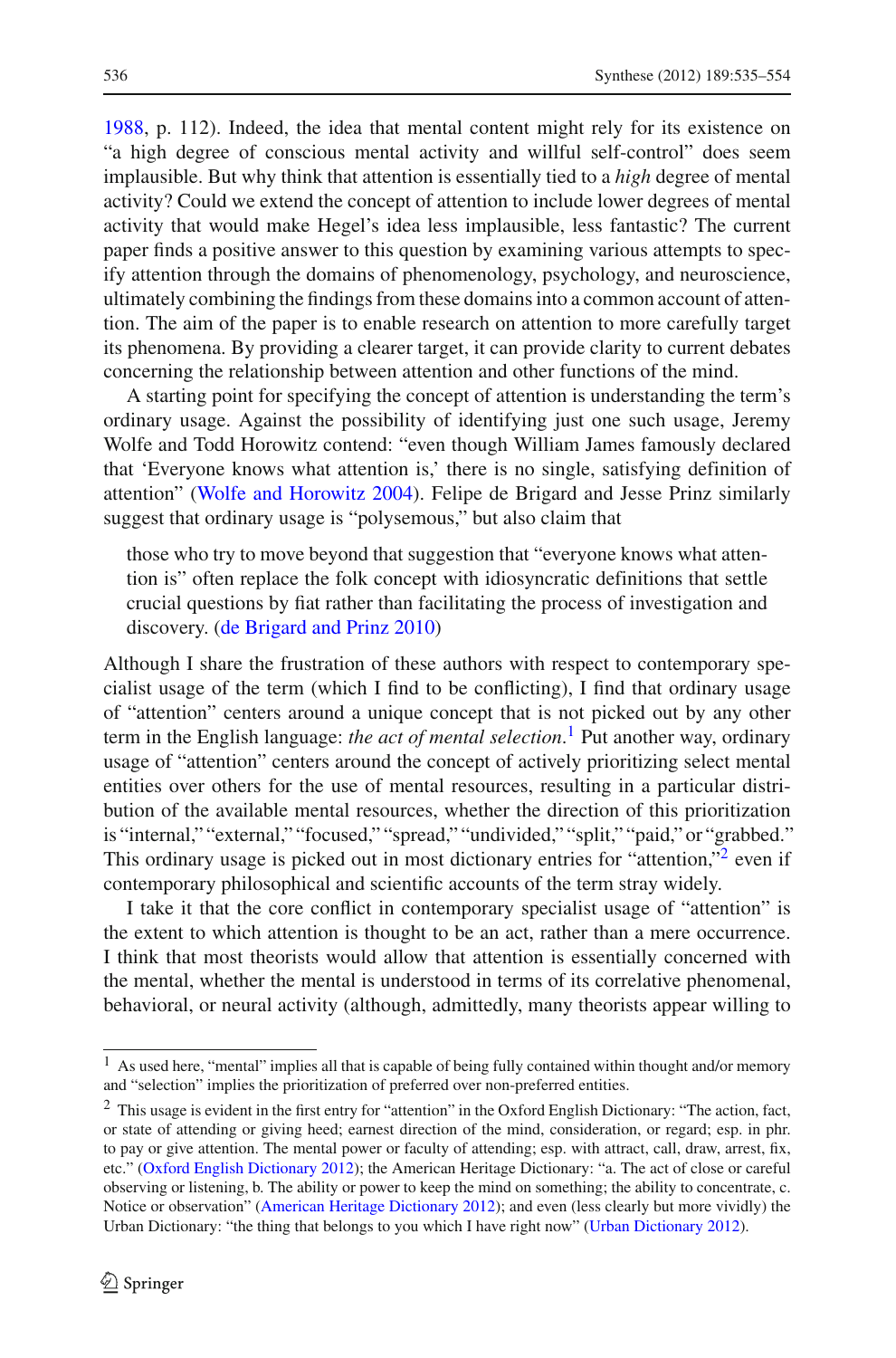apply the term to any selective processing in the central nervous system, whether it would normally be considered within the realm of the mental or not).<sup>[3](#page-2-0)</sup> Moreover, I think that most theorists would agree that attention is essentially concerned with *prioritizing* select mental entities over others.<sup>4</sup> The point of conflict is over who or what is responsible for this act of mental selection. On the one hand, attention appears primarily (centrally, and in the first place) as an act: it appears to be directed by some-one or something that is normally considered responsible for that direction.<sup>[5](#page-2-2)</sup> On the other, attention sometimes has the characteristics of a passive occurrence: it can be moved by forces that seem beyond one's conscious experience and control. Predicting the now-standard answer to this latter phenomenon, F. H. Bradley argued over one hundred years ago that we should drop the understanding of attention as an act and instead embrace a reductive account of attention, wherein "any function whatever of the body or the mind will be active attention if it is prompted by an interest and brings about the result of our engrossment with its product" [\(Bradley 1886](#page-18-4), p. 316). Many years later, G. D. Marshall countered Bradley's arguments with the claim that if attention were controlled entirely by natural interests then it would not sometimes require effort. Marshall takes the involvement of effort to be a sign that attention requires some amount of volition [\(Marshall 1970](#page-19-3), p. 16). Of course, even granting that effort is a sign of volition, the fact that attention sometimes requires effort is not a sign that it always requires volition, leaving the problem that attention is sometimes passive, or effortless, still in need of explanation. That is, we still need an explanation for how an act could sometimes take on the characteristics of a passive occurrence.

I make the case in this paper for a solution to this apparent conflict that avoids the reduction of attention to a mere occurrence while at the same time satisfying the "difficult" cases. In what proceeds I understand attention to be an act insofar as it is directed by a subject, where a subject is that to which we attribute such capacities as consciously experiencing, knowing, thinking, planning, and perceiving.<sup>[6](#page-2-3)</sup> Starting with this understanding of attention—as subject-directed mental selection—I look to phenomenology, psychology, and neuroscience to specify criteria that reliably separate this type of mental selection from all other mental selection. In finding such criteria I provide a "how-possible" account of the ordinary notion of "attention," preserving its status as

<span id="page-2-0"></span><sup>&</sup>lt;sup>3</sup> As evidence for the claim that most theorists consider attention to be a mental phenomenon, most articles on attention cite James as the authority on its definition, where the fact that attention is mental is explicitly discussed. For example: "Much of modern thinking about attention stems from William James' classic description, 'Everyone knows what attention is…the taking possession by the mind, in clear and vivid form, of one out of what seem several simultaneously possible objects or trains of thought" [\(Bisley and Goldberg](#page-18-5) [2003\)](#page-18-5).

<span id="page-2-1"></span><sup>4</sup> A recent *Science* article, for example, describes attention as "the prioritization of relevant information" [\(de Fockert et al. 2001](#page-18-6)).

<span id="page-2-2"></span><sup>5</sup> As stated earlier, attention is defined as an act in most or all dictionary entries and that it is an act is central to ordinary usage, such as in the command to "pay attention." Because the essence of the concept of attention is act-based (and the sense of attention as "grabbed" or "caught" is secondary and dependent upon this first sense), the first experience we have of attention as attention is as an act; if we were unable to exert control over our attention (if we were more like infants, say) then we would not likely recognize it as attention at all, even in the secondary sense, but as a mere focusing or orienting.

<span id="page-2-3"></span><sup>6</sup> When I say "subject," I do not mean subject-as-mere-experimental-participant, and so I use the term "participant" to signify experimental subjects.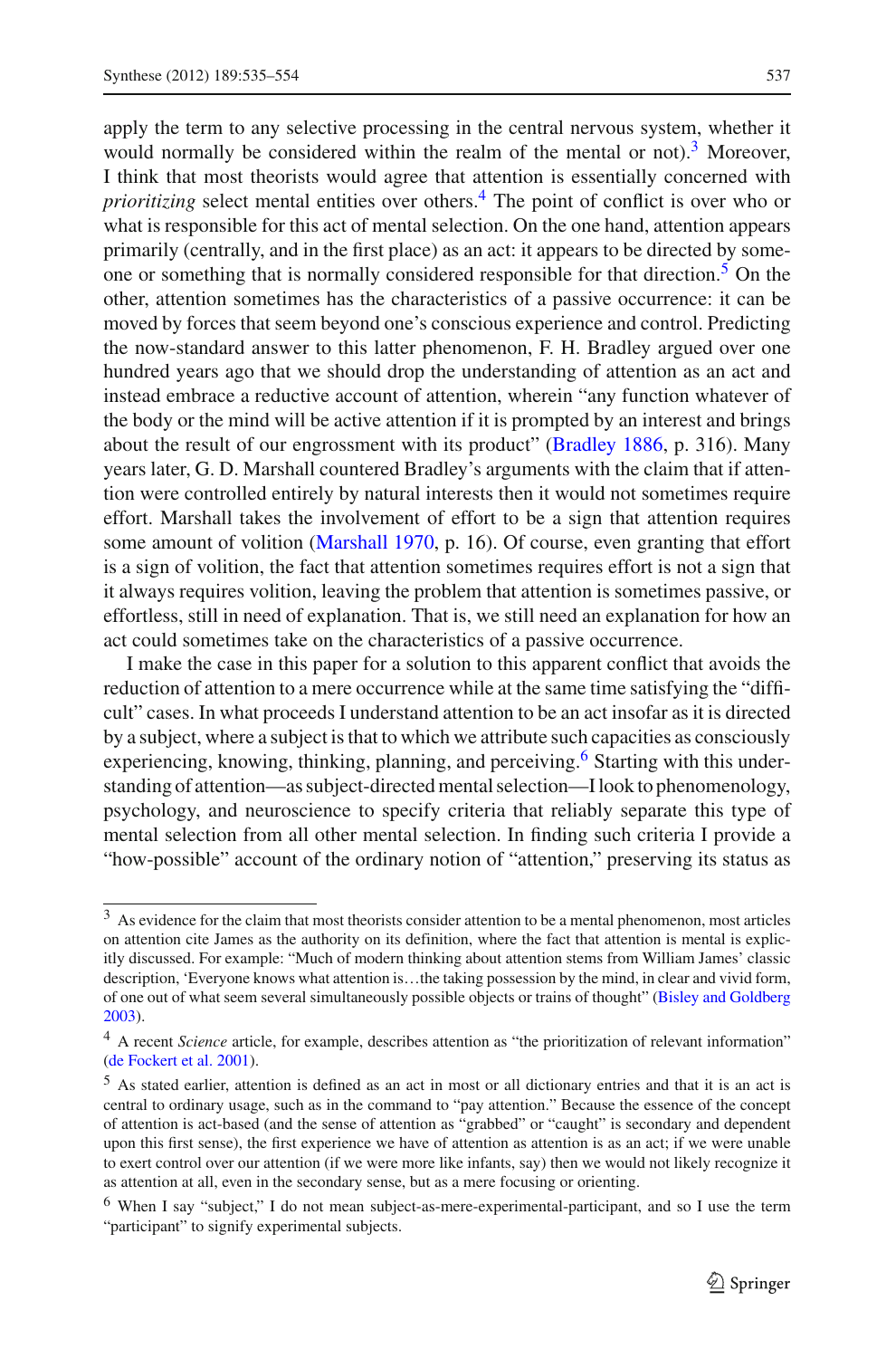an act over a mere occurrence. Such an account is more favorable than competing accounts because it both avoids deflating the ordinary notion and, as I will demonstrate, allows the three domains of attention research—phenomenology, psychology, and neuroscience—to be brought together. I will argue that this combined approach has epistemic advantages over any of the individual domains.

### **2 Phenomenal criteria**

A natural first attempt to specify attention might fixate on the phenomena immediately and directly available to the subject, since direction by the subject is a central feature of attention and since recognition of one's own subjectivity through such phenomena seems to be fundamental to the recognition of subjectivity in others. But the phenomena immediately and directly available to the subject can be carved up in different ways. One can divide the phenomena into sensory attributes and look for criteria of attention among those attributes. One can also divide the phenomena into experiential modes and look for criteria of attention among the modes. To illustrate the difference between these, pay attention to *this*. As you attend to the written letters, reflect on any changes in the sensory attributes of the percept. You may, for example, notice more detail in the structure of the letters. Now, attend to the written letters again but reflect instead on the experiential mode of attending. You may, for example, notice an increased involvement of effort while you attempt to prioritize the written letters over other competing visual stimuli.

As I will discuss below, a closer examination of these two categories of phenomena reveals that neither successfully specifies attention on its own. Attention is not required for changes in the sensory attributes: the letters may appear more detailed if seen through the fovea rather than the perifovea or if displayed at a higher resolution, neither of which implicates attention. For this reason I set aside any purely phenomenal attempt to find criteria for attention among the sensory attributes. Any attempt to find satisfactory criteria among the experiential modes is stuck with the problem of captured attention. As an instance of captured attention, take the case of your attending to

# *this.*

You might describe the letters as having distracted you and as having drawn your attention away from the rest of the text. That is, you likely attended to the letters with either no effort or with so little effort that it was difficult to distinguish from no effort. Because of cases like this, accounting for captured attention renders the criteria of experiential mode (at best) difficult to determine, whether one uses the criterion of effort or some other feature of experiential mode. In the sections to follow I discuss these two attempts to specify attention through its subjective phenomena. Neither attempt is satisfactory on its own, but they can be buttressed with behavioral and neural evidence to develop a successful account of attention, as I show later on in the paper.

#### 2.1 Sensory attributes

We may sympathize with Edward Titchener when he says that "the analytical study of attention must center about the sensory attribute of clearness or vividness" [\(Titchener](#page-19-4)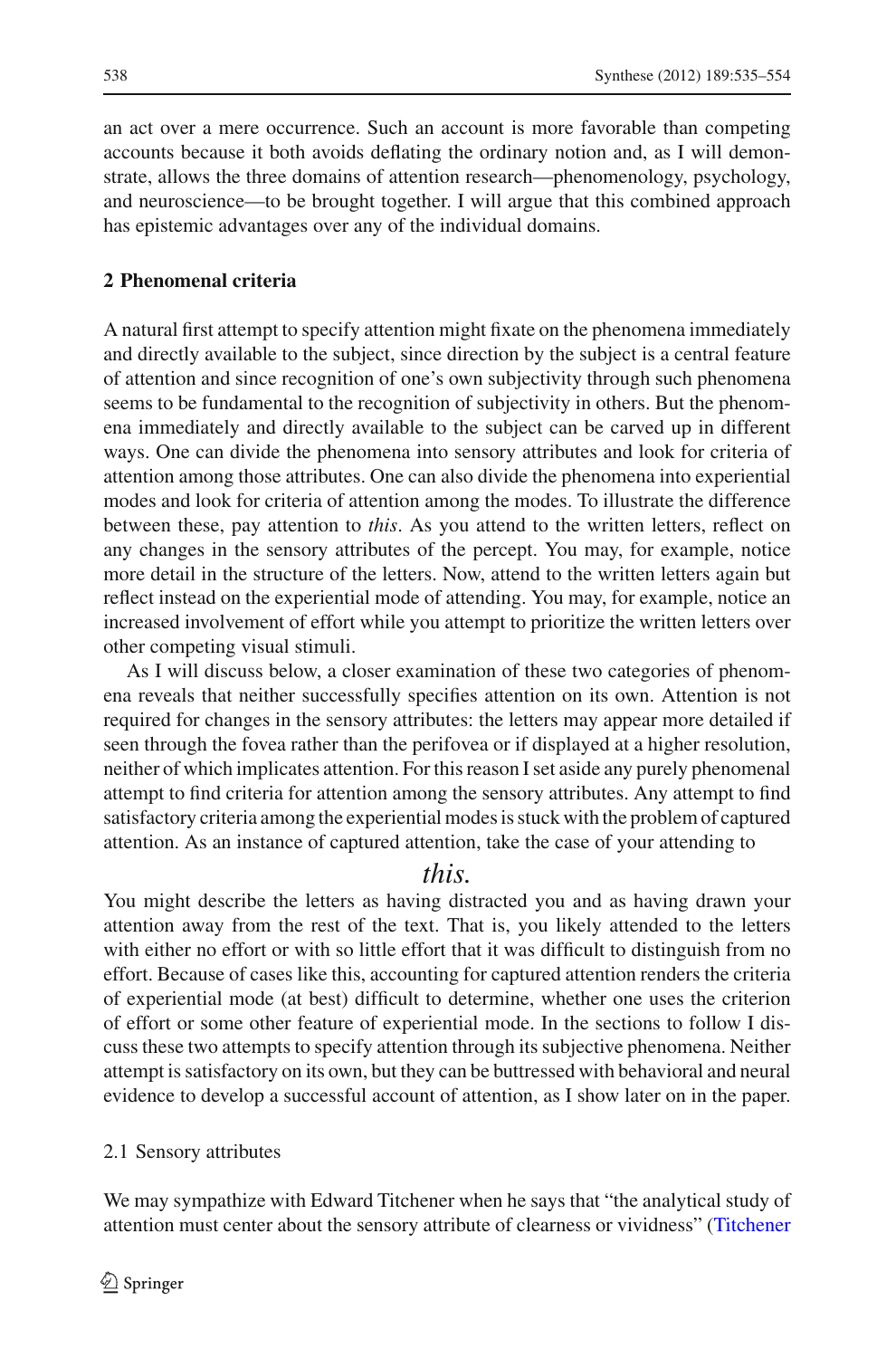[1910,](#page-19-4) p. 180), particularly after observing that the experience of attention usually involves an increase in clearness or vividness.<sup>7</sup> When we attend to the written letters in the example above, they seem clearer or more vivid, while the surrounding de-selected text simultaneously becomes less clear or less vivid.<sup>8</sup> However, a worry that counts against this early approach is that the ordinary usage of "attention" does not depend solely on reports of the experienced qualities of a stimulus, but also on the relation between the subject and the stimulus, of which reports of sensory attributes are a mere guide. For example, we would not say of someone who is staring intently at a low-resolution image that he or she is not paying attention to that image even if his or her resulting experience is reported to lack clearness. Similarly, we would not say of someone who reports having a clear percept of a salient, high-resolution image after a quick glance that he or she must have paid attention to that image. Thus, our ordinary ascriptions of "attention" appear to depend on the relationship between the subject and the stimulus. $9$ 

One reason that our ordinary ascription of "attention" might rely on the relationship between the subject and the stimulus is that we know that our own history changes our perception of stimuli. At the very least, we know that we are quicker at perceiving familiar stimuli than unfamiliar stimuli. One can much more easily spot one's spouse in a crowd, for example, than a new friend. Likewise, our old ringtone leads to a much quicker response than a new one. Some part of that speed has to do with recognizing the sound *as* one's ringtone, and some other part of that speed has to do with improved motor response, but I think that there is room enough left for an improvement in the speed of perception itself. Similar such examples lead us, I think, to find that the history of a subject makes a difference to the clearness or vividness of the subject's percept, such that our willingness to say that some or another subject is attending to a stimulus will depend on both the history of that subject and the stimulus in question. In any case, the ordinary ascription of "attention" to a subject does seem to depend on both the subject and the stimulus, and not simply on the clearness or vividness of the resulting percept.

William James likely shares this worry, though at first glance he may appear to agree with Titchener that attention is tied to the experience of clearness or "concentration."

Every one knows what attention is. It is the taking possession by the mind, in clear and vivid form, of one out of what seem several simultaneously possible objects or trains of thought. Focalization, concentration, of consciousness are of its essence. [\(James 2010](#page-19-5), p. 403)

<span id="page-4-0"></span><sup>7</sup> Titchener's use of "clearness" is somewhat special: "[Clearness] is the attribute which distinguishes the 'focal' from the 'marginal' sensation" [\(Titchener 1908,](#page-19-6) p. 26), and so I follow his decision in the 1910 article to use the term "vividness" to further specify the term.

<span id="page-4-1"></span><sup>&</sup>lt;sup>8</sup> The difference here is subtle, and has been measured by researchers to be of the order of only a few percentage points [\(Carrasco et al. 2004](#page-18-7)).

<span id="page-4-2"></span><sup>&</sup>lt;sup>9</sup> Titchener notes the apparent interaction of several qualities of a stimulus (including its similarity to the current "ideas" of the subject) and the attribute of clearness, but maintains their independence as one of his "laws" of attention [\(Titchener 1908\)](#page-19-6).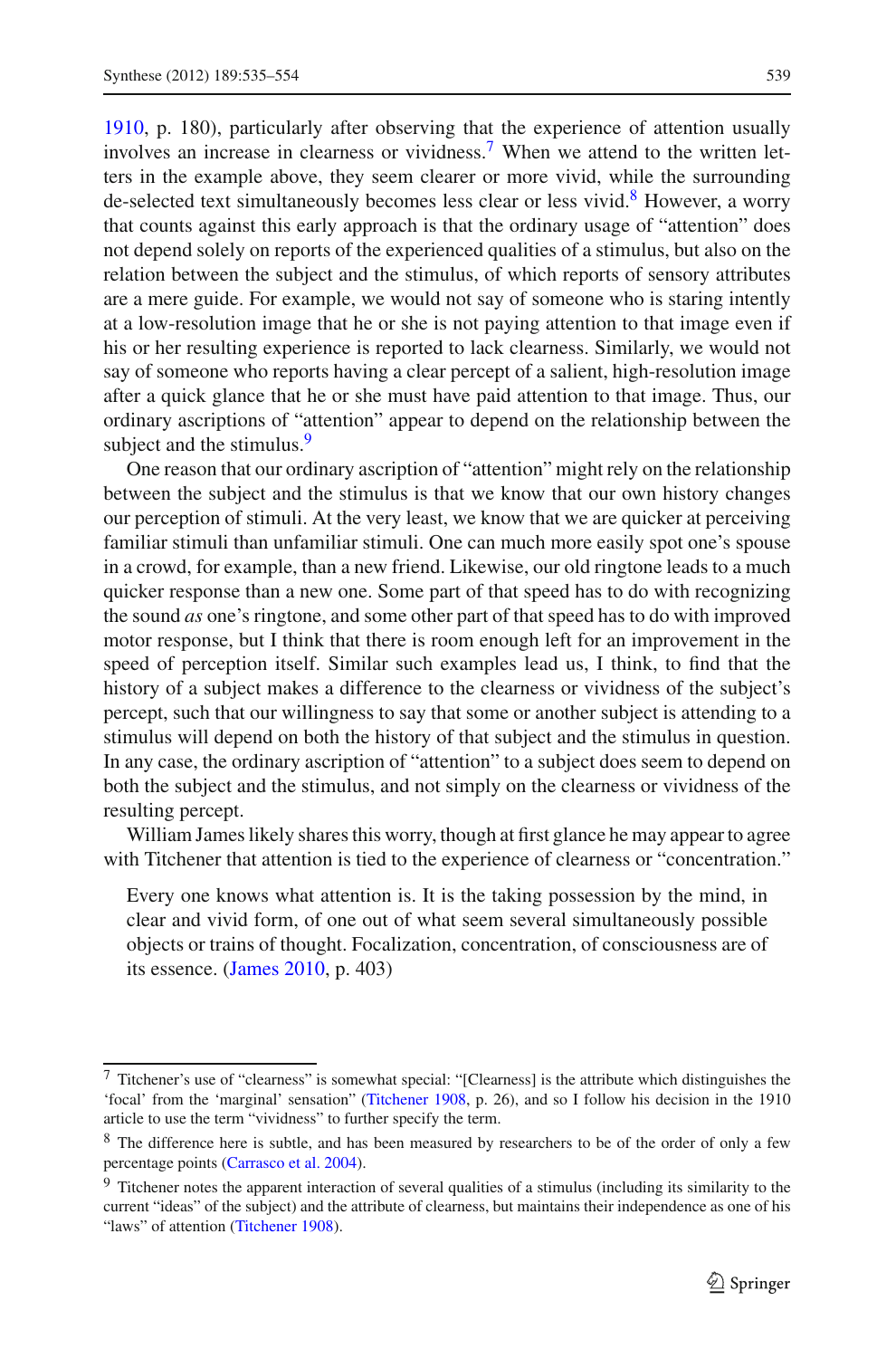Note that James says here that concentration is the "essence" of attention, even noting later in the passage that the "real opposite" of attention is "distraction." James next asserts that any degree of concentration constitutes a state of attention:

The awakening [of attention] may come about either by reason of a stimulus from without, or in consequence of some unknown inner alteration; and the change it brings with it amounts to a concentration upon one single object with exclusion of aught besides, or to a condition anywhere between this and the completely dispersed state. [\(James 2010,](#page-19-5) p. 404)

As Christopher Mole points out, this account appears self-contradictory since it holds both that attention is *essentially* concentration and that attention is anything between concentration and complete dispersal, or non-concentration (Mole  $2011$ ).<sup>[10](#page-5-0)</sup> This apparent inconsistency can be resolved if we think of James' "attention" as a process that results in a range of sensory attributes, rather than as the resulting sensory attributes themselves. That is, it is resolved if we understand James to define "attention" as the *act* of concentration which has the *resulting experience* of anything from the concentration of certain sensory attributes to their complete dispersal.<sup>[11](#page-5-1)</sup> This interpretation of James fits the description I have provided of ordinary usage, within which it is the relation between the subject and the stimulus that matters in determining the presence of attention, and not the quality of the resulting percept on its own.

This "process-first" view presumes that attention is its own process rather than a quality of other processes, which can be opposed to the "adverbial" view put forward by [Mole](#page-19-7) [\(2011\)](#page-19-7). The adverbial view of attention finds attention to be more analogous to "haste" than to "running," where we can either just run or we can run with haste, but we cannot just hasten on its own. Likewise, in Mole's view, we can either just think or we can think with attention, but we cannot just attend on its own. Mole argues that a process-first view cannot be successful because there is no single process that could capture the many phenomena associated with attention. To the contrary, I find that there is a unifying understanding of attention that can capture the various phenomena that we might want to include under its heading, the demonstration of which is the purpose of this paper. So one reason to accept this process-first view is negative: its impossibility has not yet been established. This negative finding is relevant because, as I mentioned above, the process-first view more closely fits the ordinary understanding of "attention," a revision of which would require some positive evidence of its inadequacy. A further reason is that the process-first view can serve as an explanation for the clearness or vividness associated with attention without being bound to these sensory attributes as defining features of attention. This is an advantage so long as we

<span id="page-5-0"></span><sup>10</sup> Christopher Mole tries to solve this seeming self-contradiction by suggesting that we ignore James' willingness to extend attention to dispersed states and "take seriously" his initial description of attention as focused rather than dispersed [\(Mole 2011](#page-19-7), p. 158).

<span id="page-5-1"></span><sup>11</sup> I am assuming that James means by "concentration" in the second quote (e.g. in "…amounts to a concentration…") the resulting concentration in certain sensory attributes rather than the concentration of attention's resources. If the latter, the conflict dissolves in a different way, since it would not be a problem for attention to be essentially concentration but to concentrate its resources in different ways.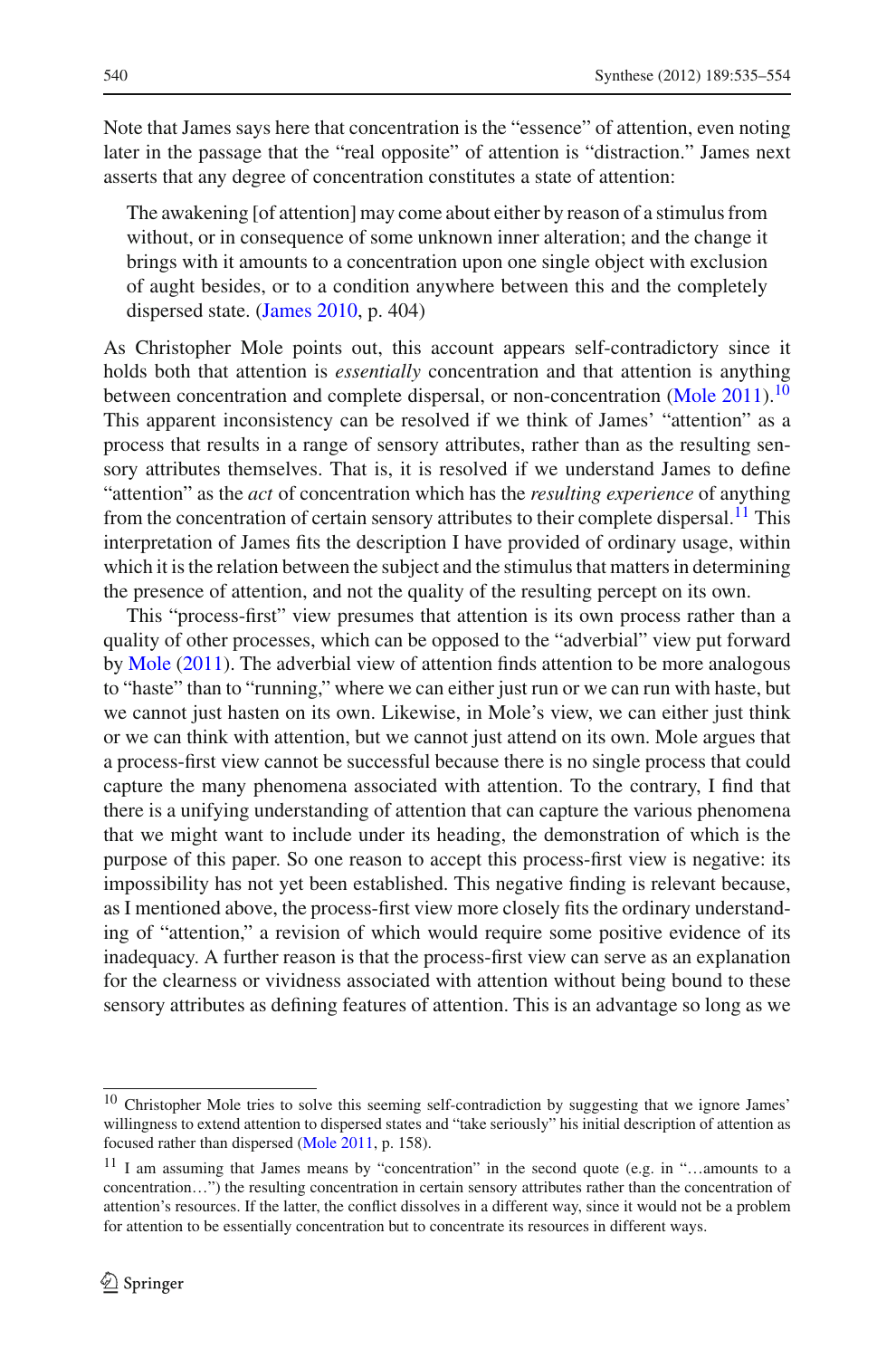see that attention need not always come along with clearness or vividness, depending on the history of the subject and the stimulus before that subject.<sup>[12](#page-6-0)</sup>

In sum, sensory attributes are ill-equipped to indicate the presence of attention without corresponding information about both the stimulus and the subject. If we knew, for instance, that a subject was looking at an unfamiliar, degraded stimulus then our assessment of the subject's attention from the subject's report of hazy, unclear phenomena would be different than if we knew that the subject was looking at a familiar, clear stimulus. However, this is only a problem for a stand-alone phenomenological account of attention through the sensory attributes. If we allow the phenomenological evidence to be supplemented with behavioral and neural evidence then the problem disappears, allowing phenomenological saliency (clearness or vividness) to serve as a marker of attention after all. I will discuss this naturalized, process-first account in more detail in the final section of the paper.

#### 2.2 Experiential mode

Before we turn to the behavioral and neural evidence, there is another category of phenomenological evidence that might be used to supply criteria for attention—experiential mode. Experiential mode is based on *how* the subject experiences, rather than on *what* the subject experiences, and is normally divided into the active and passive modes. Attention theorists often focus on the active mode, wherein we "pay" attention, since this is the mode most commonly associated with attention, but attention can also be "grabbed," as when our attention is grabbed by a colorful advertisement or by an annoying conversation. This fact makes it difficult to base the distinguishing characteristic of attention on the active mode, since attention seems to span the full spectrum of experiential mode—from active to passive. To solve this "problem of captured attention," one can present a third mode beyond both the active and passive modes: the mode of pure givenness, or the "purely passive" mode. That is, the normally considered separable modes of "active" and "passive" can be reconceived as a spectrum of states that are all somewhat active and somewhat passive, where the purely passive mode exists outside of this spectrum altogether. In this re-conception, attention would encompass any mental selection from that which is willed by the subject or "active" to that which is willfully accepted by the subject or "passive," whereas any mental selection outside of the subject's control, or "purely passive," would not count as attention.

This tripartite view of experiential mode is first introduced in the work of Edmund Husserl. For Husserl, attention is "a *tending of the ego toward an intentional object*" [\(Husserl 1975,](#page-19-8) p. 80). This can be an effortful "tending," as in the active direction of attention to a stimulus, or it can take place without effort, as when the stimulus seems to intrude upon consciousness and the subject or "ego" is merely actively receptive to a stimulus that is otherwise passively given [\(Husserl 1975,](#page-19-8) pp. 60–79). In other

<span id="page-6-0"></span><sup>12</sup> That is to say, attention need not *vary* with clearness or vividness, so even accepting that there are degrees of clearness or vividness (as Titchener does) will not help an account that yet maintains that attention *just* is clearness or vividness (or the degree of clearness or vividness), such as Titchener's.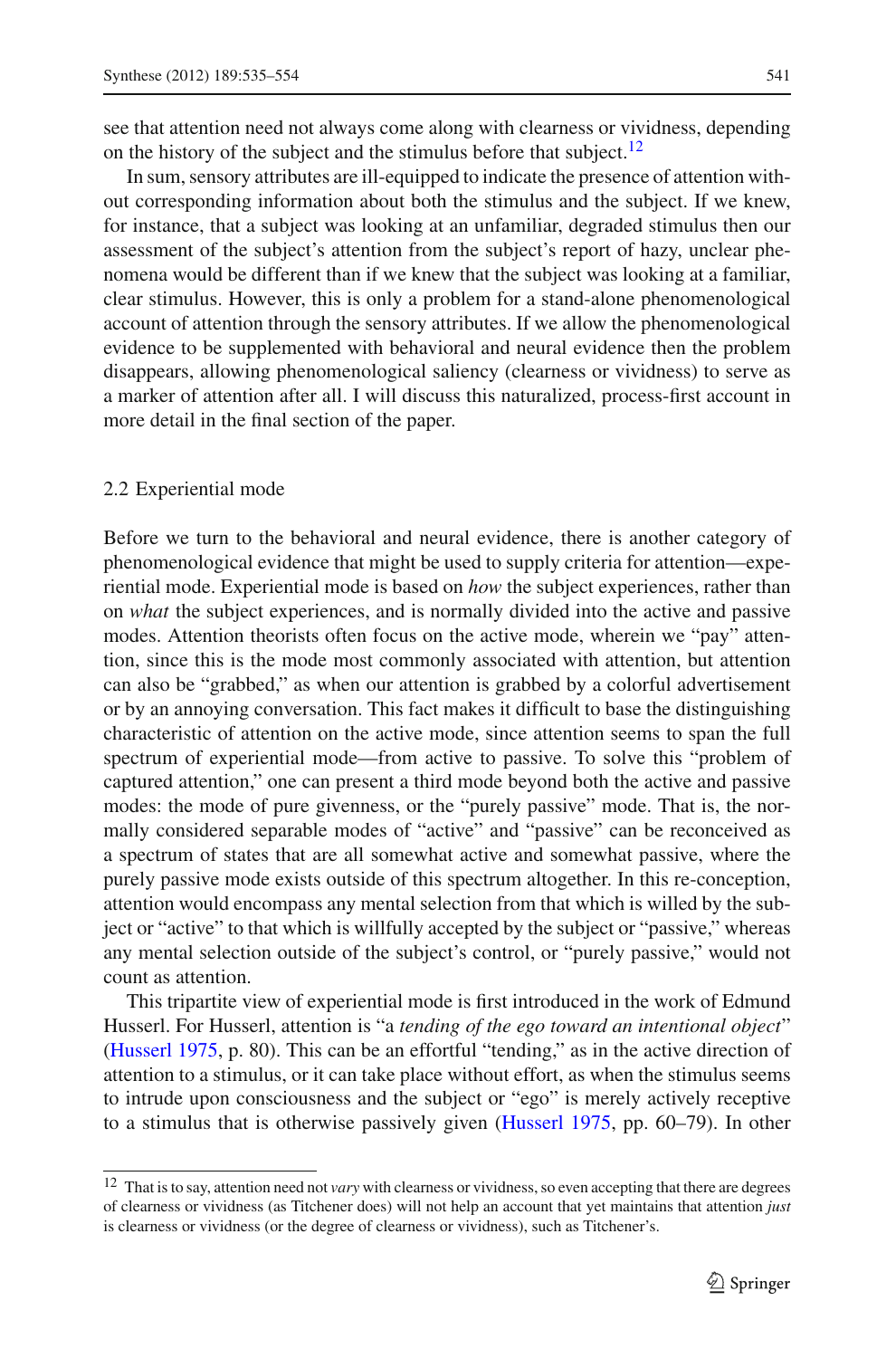words, Husserl would likely say of the above examples of the large text, the colorful advertisement, and the annoying conversation that the subject is active in allowing him or herself to be distracted; the large text, the colorful advertisement, and the annoying conversation could be actively suppressed by the subject with effort, but are instead allowed to disrupt the subject's thoughts because the subject "turns toward" the distracting stimuli in willfully allowing them to intrude. A sign that this turning toward is active in the case of captured attention is that there are instances where the same stimulus does not serve as a distraction—where the large text, the colorful advertisement, and the annoying conversation do not manage to disrupt one's stream of thought because of greater attention to that stream of thought. It is a comparison with these instances that warrants the claim that the subject actively allows the capture of attention to occur when the subject finds him or herself distracted.

Thus, Husserl's specification of attention includes even the mere acceptance of a stimulus by the subject. Because this pushes the boundary between active and passive into the realm of what we hitherto might have called "passive," Husserl says that we must accept the existence of a "deeper passivity":

Thus*the distinction between active behavior and passive acceptance or suffering does not have the same meaning for naïve consciousness, turned directly toward pregiven objects, as it does for the reflective regard* which already finds in acceptance of the pregiven, in contemplative apprehension of it, an element of activity and, as a result, must obtain a *more radical conception of passivity* than that entertained by naïve consciousness. This [more radical] conception is that of *pure affective pregivenness*, of *passive belief in being*, in which there is nothing yet of cognitive achievement: the mere "stimulus" which proceeds from an existent in the environing world, as, e.g., the barking of a dog which "just breaks in on our ears," without our previously having given our attention to it, without our having turned toward it as a thematic object. Wherever it is a matter of attention, such an activity of the lowest level is already present. [\(Husserl 1975,](#page-19-8) p. 60)

This passage is difficult, but I interpret Husserl to be claiming that the naïve observer separates active from passive by separating what the subject wills from what the subject willfully accepts, whereas we (those of us who have benefited from the "reflective regard") should separate active from passive by separating what the subject willfully accepts from what is merely presented to the subject by his or her environment, which is the result of a purely passive process.

Importantly, Husserl argues that we should break from the position of the naïve observer because we know that by introspecting upon experiential phenomena we have already turned toward the stimuli presented therein, which means that the stimuli prior to that turning toward are presented to us in a form of experience yet more passive than anything we could find through introspection (where this purely passive mode of experience may or may not be "conscious"). Put another way, introspection requires that the object of introspection is cognized (or "accessed," in the language of [Block](#page-18-8) [\(2011\)](#page-18-8)), but there may be an experiential mode and/or experienced objects prior to cognition (or "access"). In fact, we know that purely given objects must exist because of our capacity to turn toward and introspect objects that are not already cognized. The purely given object that existed before the turning toward of introspection and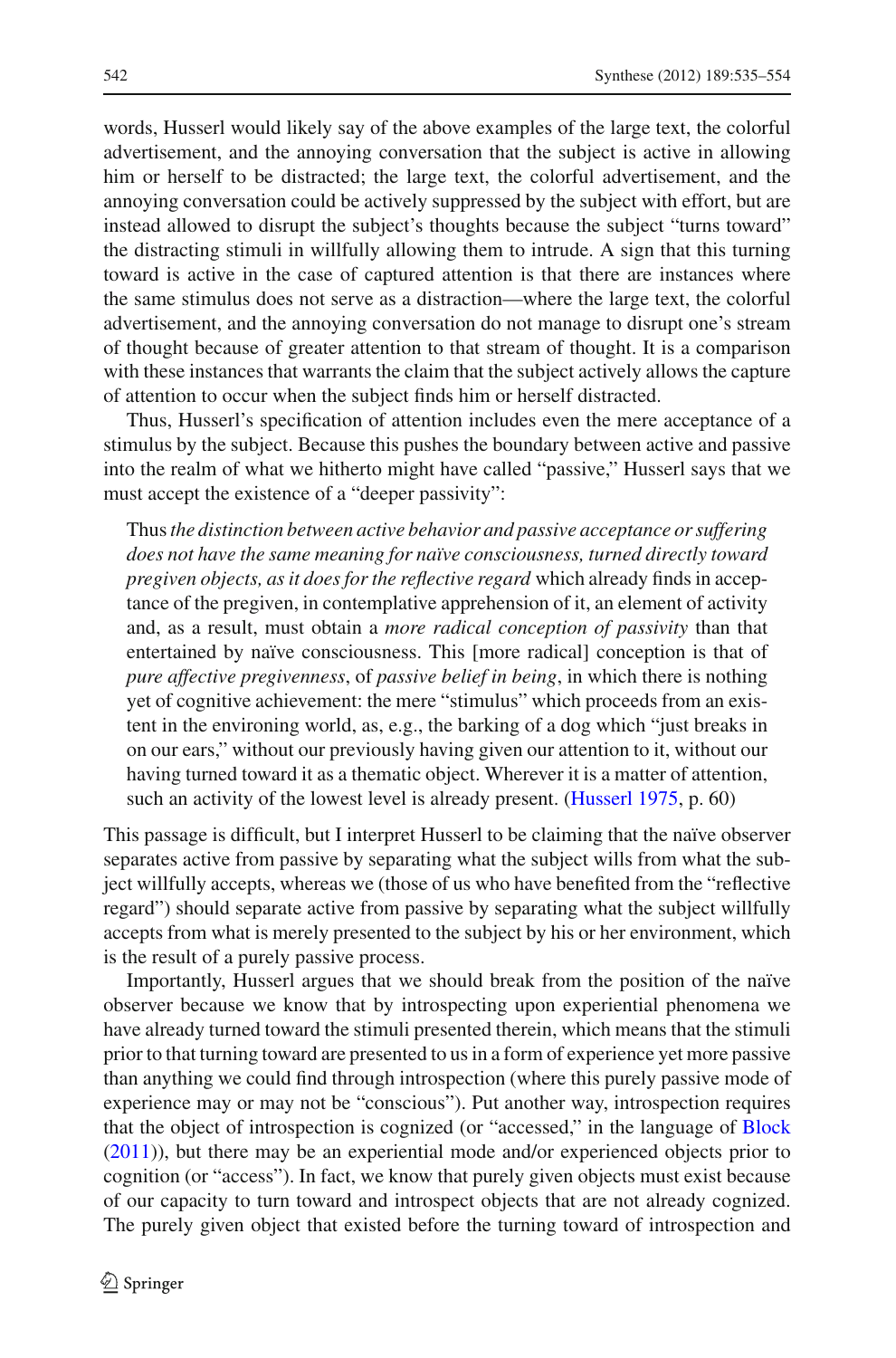attention should be understood as having been experienced in a mode of "more radical" passivity, according to Husserl. This form of experience involves its own system of salience, such that prominent items can "pull" at the subject or "ego," but "appre-hension" of those items requires that the subject turns to them.<sup>[13](#page-8-0)</sup> Thus, in Husserl's picture, the problem of captured attention together with reflection on the nature of introspection shows us that attention should include everything from willed direction by the subject to willful acceptance of an otherwise passively given stimulus, which can be differentiated from a mere "relief of salience," which does not require any activity by the subject.

Although a tripartite view of experiential mode, such as Husserl's, can answer the problem of captured attention, it leaves us with a significant hurdle: the extension of activity into the realm of what was hitherto considered passive makes the activity of attention more difficult to identify from within experience. We normally use felt effort as a guide to the presence of attention, but the felt effort of willful acceptance is either absent or so weak as to be difficult to detect. The phenomenal experience of willful acceptance is, at best, a subtle experience that I gather many will have a hard time recognizing, making it difficult for those people to distinguish the experience of attention from that of non-attentional mental selection.

Fortunately, we do not have to stay within the realm of subjective phenomena—we can use subjective phenomena (such as felt effort and clearness or vividness) as a guide in trying to find more concrete criteria of attention through the behavioral and neural responses to objective stimuli. Some attempts to find such criteria are reviewed in the next two sections. In the final section of the paper I will show that the ordinary notion of attention (as subject-directed mental selection) can be delimited through a combination of the evidence from subjective phenomena, behavior, and neural response. In refining ordinary usage, the offered sketch of attention should gain the advantage over more revisionary understandings of attention.

## **3 Behavioral criteria**

Although phenomenal evidence is insufficient for a clear and consistent specification of attention, we can supplement phenomenal with behavioral evidence. A relevant behavioral divide is that between stimulus-driven, "exogenous" behavior and internally-driven, "endogenous" behavior, the difference between which is largely studied through the difference between reaction times to a target following a peripheral cue at the location of the target and a central cue that symbolically directs attention to the target, respectively. If peripherally-cued behavior were ever purely stimulus-driven, rather than under the subject's control, then this behavioral divide could help supply behavioral criteria of attention (as it is ordinarily understood). Unfortunately, research on this divide has been unable to provide a clean break between truly exogenous and endogenous behavior, finding a difference instead between willful acceptance of a

<span id="page-8-0"></span><sup>&</sup>lt;sup>13</sup> Husserl prefers to describe this pull of the bare stimulus on the subject with the phrase "relief of salience" [\(Husserl 2001,](#page-19-9) p. 215), but his translator calls it (incorrectly, I think) "a passive attention" [\(Husserl 2001](#page-19-9), p. xlix).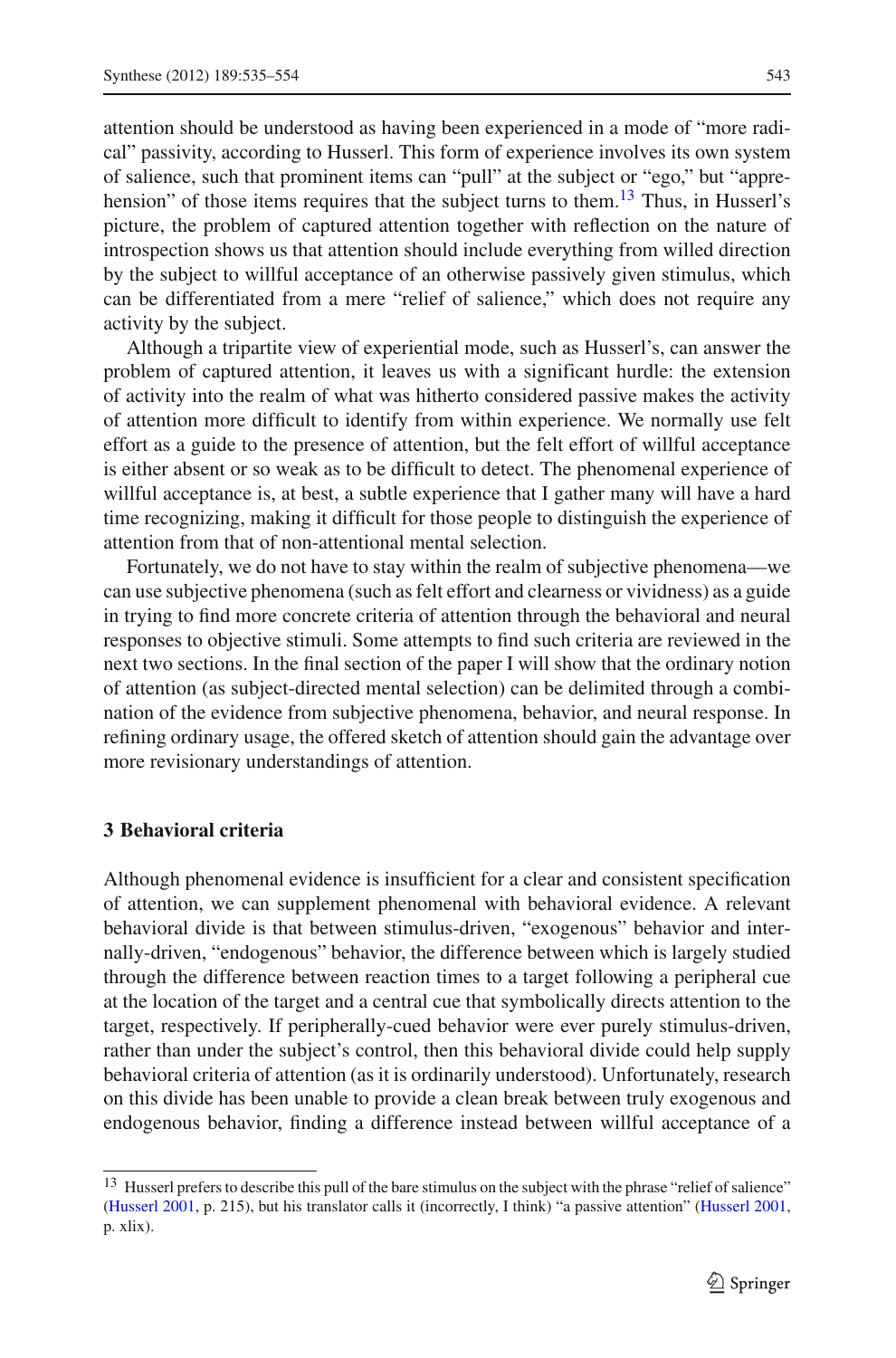stimulus (following the peripheral cue) and willed direction of attention (following the central cue). This latter divide more properly fits the full spectrum of attention as described by Husserl, where the peripherally-cued behavior fits the lowest level of activity and the centrally-cued behavior fits the highest level of activity. As Posner puts it in his groundbreaking and widely-cited article, "Orienting of Attention":

Attention can be directed by a central decision…or it can be drawn by a peripheral stimulus…Comparisons of exogenous (reflexive) and endogenous (central) control of orienting is made difficult because external signals do not operate completely reflexively but will only summon attention and eye movements if they are important to the subject. Moreover, central mechanisms that may control covert orienting, such as the parietal lobe also receive input from subcortical centres involved in overt orienting. Nonetheless it would be useful to attempt to compare central and peripheral systems for producing changes in orienting as a model system for the interaction of external and internal control. [\(Posner 1980](#page-19-10), p. 19)

In this passage, Posner notes that his central/peripheral cueing paradigm imperfectly splits endogenous from exogenous behavior since neither cue engenders a reflexive response and since, moreover, the paradigm mixes in other forces, such as those of motor control. He suggests that the paradigm may yet be used to *model* the difference between truly exogenous and endogenous influences on behavior, a suggestion that I will call into question below. Attention researchers appear nonetheless to take the Posner cueing paradigm to divide stimulus-driven from internally-driven behavior when they synonymize "exogenous" with "involuntary" and "endogenous" with "voluntary" in using that paradigm. A recent *Nature* paper by Herrmann et al., for example, declares: "We found that attention, both exogenous (involuntary) and endogenous (voluntary), can affect performance…These two variables were manipulated in a cue-ing task" [\(Herrmann et al. 2010\)](#page-18-9).<sup>[14](#page-9-0)</sup> I aim to show that the difference between peripherally-cued and centrally-cued responses may not reflect a difference in voluntariness or endogeny, but in other differences between the conditions of the paradigm. Thus, the differences found between these conditions should not be presumed even to model the difference between truly endogenous and exogenous influences on behavior without the additional support of either phenomenal or neural evidence.

#### 3.1 Reaction time

The reaction time to a target (RT) is widely thought to reflect a difference between exogenous and endogenous influences [\(Yantis 1998\)](#page-19-11). In the classic Posner cueing paradigm experiments on RT, two different kinds of cue are used to indicate the location

<span id="page-9-0"></span><sup>14</sup> This approximate formulation is also found in [Trappenberg et al.](#page-19-12) [\(2001\)](#page-19-12)—"localized sensory (exogenous) and voluntary (endogenous) inputs"; [Eimer and Driver](#page-18-10) [\(2001](#page-18-10))—"endogenous (voluntary) as well as exogenous (involuntary) spatial attention"; [Busse et al.](#page-18-11) [\(2008\)](#page-18-11)—"exogenous (reflexive) and endogenous (voluntary) shifts of visual spatial attention"; and a number of other highly-cited articles.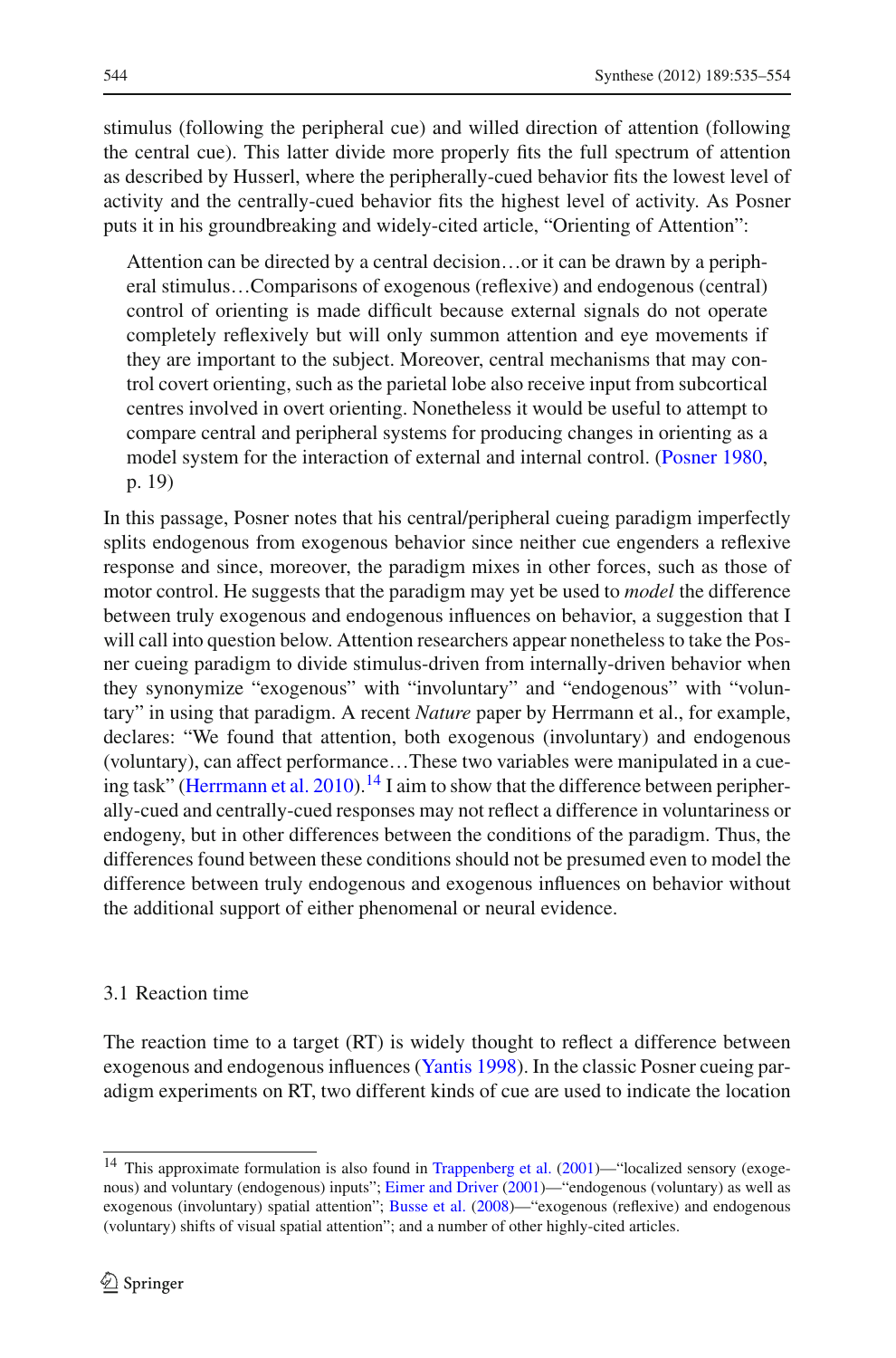

<span id="page-10-1"></span>**Fig. 1** Sample RT experiment: fixation, cue, fixation again, and target. The cue can be either central (*below*) or peripheral (*above*). The target can be either valid (*below*) or invalid (*above*)

of a target while the gaze is fixed at a central point [\(Posner 1980\)](#page-19-10).<sup>[15](#page-10-0)</sup> The central cue is presented at fixation, symbolically directing the participant to expect the target either to the left or to the right of the central point (e.g. with an arrow). The peripheral cue, on the other hand, directs the participant to expect the target at the cue's location, which is either to the left or to the right of the central point. The difference between the RT following a peripheral versus a central cue is meant to tell us the difference between exogenous (peripheral cue) and endogenous (central cue) influences on behavior (see Fig. [1](#page-10-1) for a sample RT experiment).

The RT experiments use two different conditions to measure the impact of these cues on RT. In one condition, the "valid condition," the participant is cued to the correct target location. In the other condition, the "invalid condition," the participant is cued to the location on the opposite side of fixation from the target. If the participant expects the target at an invalidly-cued location, RT to the target should be longer than if the participant expects the target at a validly-cued location or does not expect the target at any location in particular. The RT difference between peripheral and central cues in the valid condition is meant to illustrate the difference in *processing speed* for exogenous and endogenous cues. The RT difference between peripheral and central cues in the invalid condition is meant to illustrate the difference in *strength of influence* by exogenous and endogenous cues.

In a 1981 study by John Jonides, the RT is shortest when the target is preceded by a valid peripheral cue, or when the target is correctly predicted by a cue in the same location as the target. The RT is longest when preceded by an invalid peripheral cue, or when the target is incorrectly predicted by a cue on the opposite side from the target. When compared to the peripheral cue, the central cue brings about a longer RT in the valid condition, but a shorter RT in the invalid condition [\(Jonides 1981\)](#page-19-13). Because the central cue does not hinder behavioral response as much as the peripheral cue in the invalid condition, it appears to have less of an overall effect on expectation (it is less "potent"). Because the central cue results in longer RT's than the peripheral cue in the valid condition, it appears to engage expectation more slowly.

Although these RT findings illustrate a difference between peripheral and central cues, they do not show that the RT difference derives from a difference in degree of voluntariness or endogeny. A possibility mentioned by Jonides is that the central

<span id="page-10-0"></span><sup>&</sup>lt;sup>15</sup> Gaze is verified in these experiments through either eye tracking or tasks that are shorter than the time it takes to shift gaze (around 100 ms).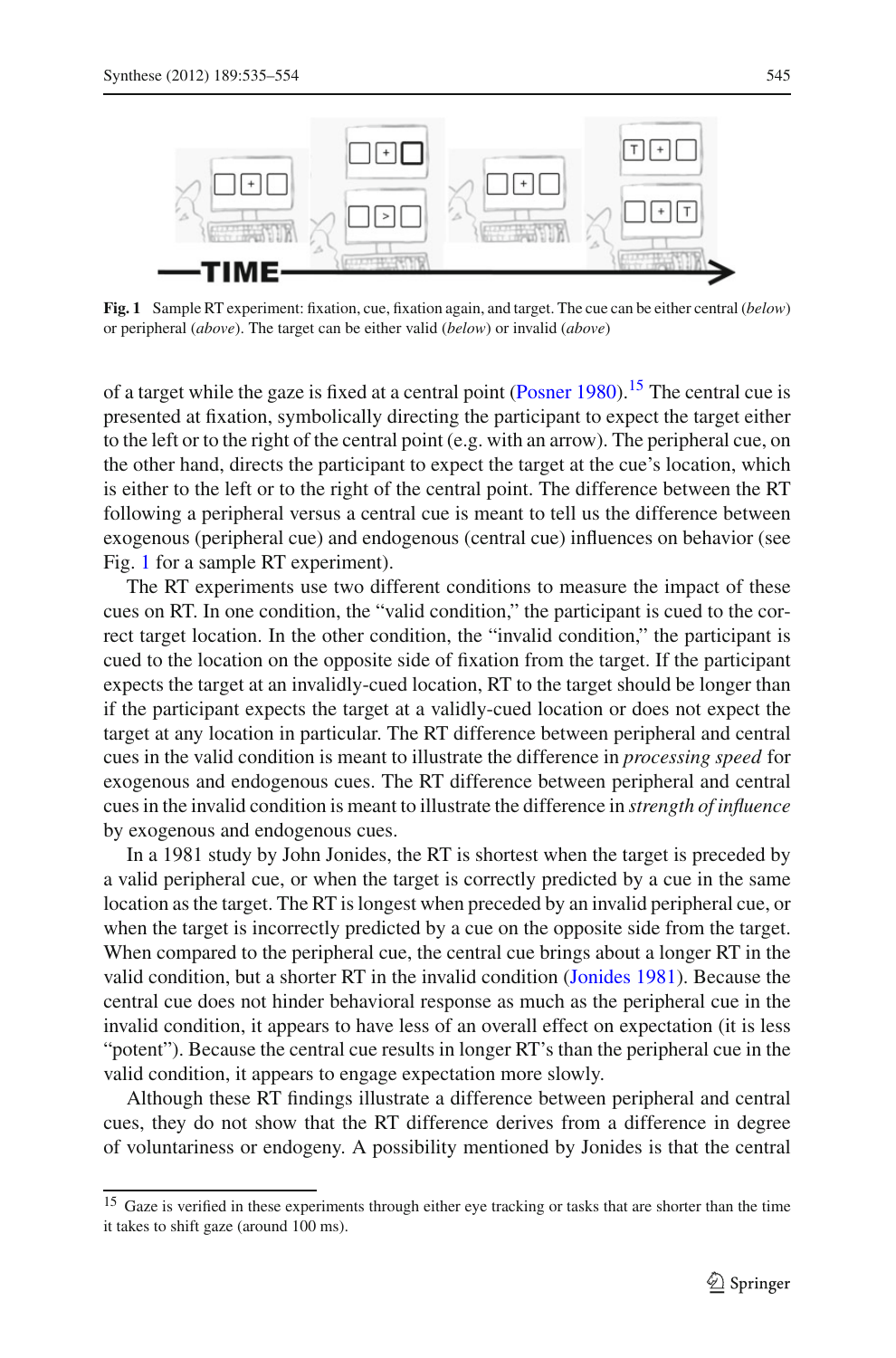

<span id="page-11-0"></span>**Fig. 2** Sample IOR experiment: fixation, cue, fixation again, and target. As with the standard RT experiments, the cue can be central or peripheral and the target can be valid or invalid. Unlike standard RT experiments, IOR experiments vary the duration of the second fixation, which is called "Variable Onset Asynchrony" or "Variable SOA"

cue has to be processed more deeply than the peripheral cue, where this processing could occur outside of the purview of the subject's control. Perhaps the central cue is processed more slowly because it requires symbolic processing in brain areas some distance from the visual areas required to process the peripheral cue. Perhaps the central cue requires processing in higher-level spatiotopic areas (because it shows up at a location other than the target), whereas the peripheral cue can be processed in lower-level retinotopic areas (because it shows up at the same location as the target). In either case, the difference in RT would represent a difference in internal processing time that does not necessarily reflect the added voluntariness or endogeny provided by the central cue, and so does not necessarily divide willful acceptance of a stimulus from willed direction of attention. Because it does not necessarily divide willful acceptance of a stimulus from willed direction of attention, it does not necessarily divide lower from higher levels of activity, voluntariness, or endogeny, and so RT cannot be assumed even to *model* the divide between exogenous and endogenous influences on behavior. Note that one way of solving this problem would be to add data concerning the neural processing of peripheral and central cues in order to rule out these other confounds. Another would be to add data concerning the subject's phenomenological experience. These potential solutions will be discussed in the final section of the paper.

## 3.2 Inhibition of return

Inhibition of return, or IOR, is another type of evidence thought to distinguish endogenous from exogenous influences on behavior. IOR studies use the same paradigm as RT studies but look instead at the *inhibition* of target detection by peripheral and central cues. Both RT and IOR experimental setups involve central gaze, central and peripheral cues, and valid and invalid conditions, but in IOR experiments the time between cue and target onset (the "Stimulus Onset Asynchrony," or SOA) is varied (see Fig. [2](#page-11-0) for a sample IOR experiment). One of the important findings from this research is that peripheral, but not central, cues bring about inhibitory responses at the cued location after around 250 ms.

Michael Posner and Yoav Cohen published a paper in 1984 showing that peripheral and central cues yield different inhibitory effects. Namely, when the time between cue and target is increased beyond 250 ms, the initial advantage of peripheral cueing is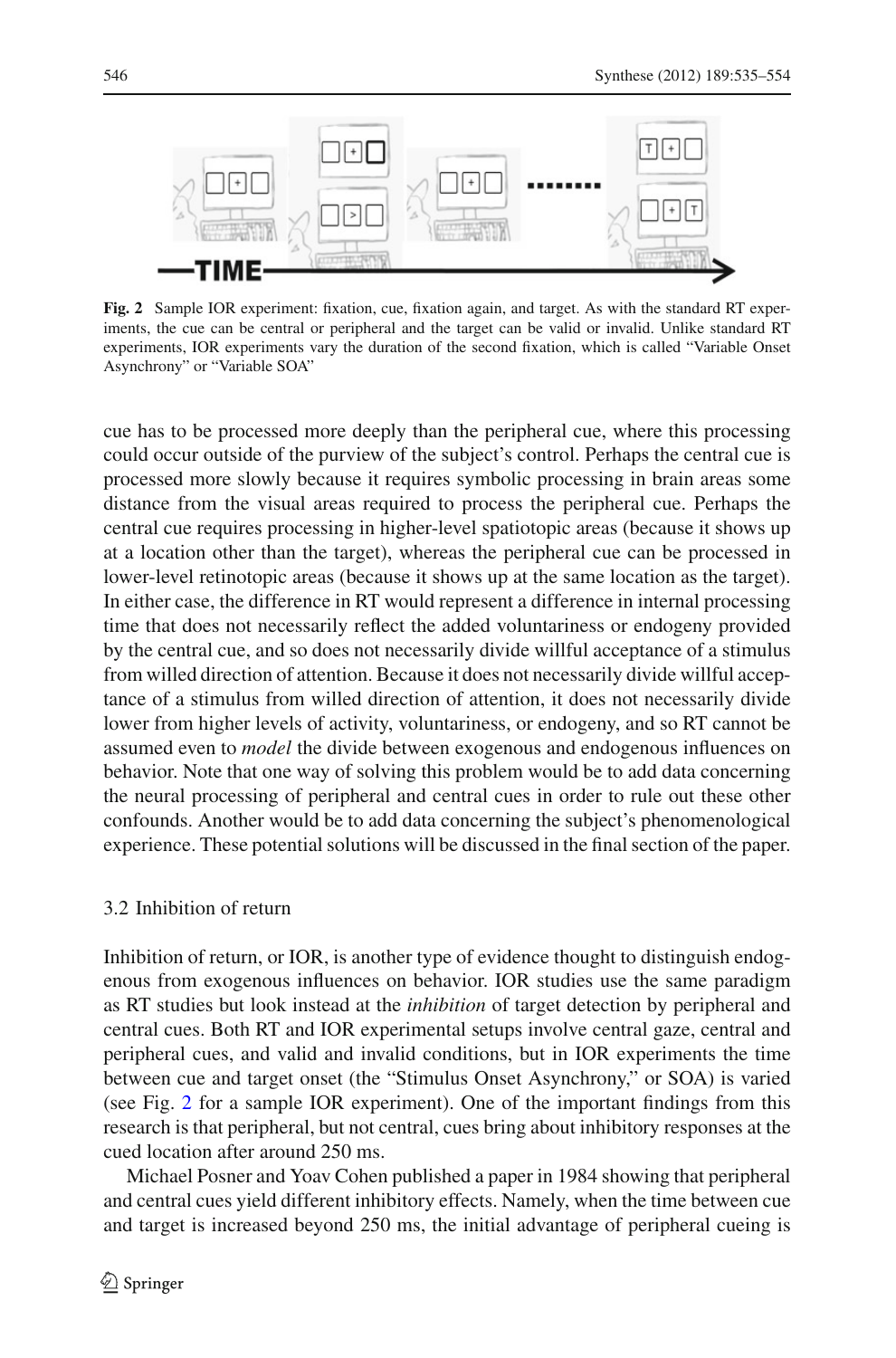reversed, whereas the advantage of central cueing is unchanged [\(Posner and Cohen](#page-19-14) [1984\)](#page-19-14). After this time, it appears as though the peripherally-cued location is inhibited, giving the advantage to the uncued location. That is, when there is more than 250 ms between a peripheral cue and its target, response to the target is faster for the uncued location than for the peripherally-cued location. As Posner and Cohen write: "These results show that facilitation can be obtained either from peripheral or from central cues. How[ever,](#page-19-14) [the](#page-19-14) [inhibition](#page-19-14) [effect](#page-19-14) [does](#page-19-14) [not](#page-19-14) [occur](#page-19-14) [if](#page-19-14) [the](#page-19-14) [cue](#page-19-14) [is](#page-19-14) [a](#page-19-14) [central](#page-19-14) [one"](#page-19-14) [\(](#page-19-14)Posner and Cohen [1984](#page-19-14), p. 541).

Although it is tempting to think of any inhibitory effect as resulting from voluntary attention, additional research seems to show that IOR represents the contribution of oculomotor planning, instead. A review by Bruce Millikan and Steve Tipper, for example, presents research showing that IOR *does* take place for central cues when the participants are allowed to move their eyes and even when eye movements are planned and then cancelled by the participant. That is, if participants fixate and are cued at center, but plan to direct their eyes to the cued location, that location receives an inhibitory influence at around 250 ms, just as though it were peripherally cued. However, this inhibitory effect occurs even when the participant attempts to override it by "cancelling" the movement, showing that the effect is involuntary. This indicates that IOR is connected to "the automatic programming of an eye movement to its loca-tion" [\(Milliken and Tipper 1998](#page-19-15), p. 214).<sup>[16](#page-12-0)</sup> Thus, IOR does not reveal a difference in degree of endogeny or voluntariness so much as the planning of eye movements from the absence of such planning, and so cannot be used to model the divide between exogenous and endogenous influences on behavior any more than reaction time.

As was predicted by Posner in his influential paper, differences between peripheral and central cueing can obscure the distinction between behavior that is controlled by the subject and behavior that is outside the control of the subject. For this reason, any criteria that distinguish "endogenous" from "exogenous" influences on behavior through the Posner cueing paradigm alone will not be useful in our quest to find a clear and consistent specification of attention. That is, neither reaction time nor inhibition of return can tell us, by themselves, whether or not attention is present, at least in its ordinary sense. However, if we add information about the subject's phenomenal experience or neural state than we may well be able to determine the presence or absence of attention. I will discuss how we might go about this determination in the final section of the paper.

#### **4 Neural criteria**

So far I have looked at the strongest available phenomenal and behavioral criteria for the ordinary notion of attention from within the perspective of the disciplines that discovered those criteria (phenomenology and psychophysics, respectively) and have found those criteria wanting. At least, the criteria are not sufficiently clear and consistent to reliably indicate the presence or absence of attention on their own. As I have mentioned throughout the paper, it is my intention to combine phenomenal,

<span id="page-12-0"></span><sup>&</sup>lt;sup>16</sup> A more recent review by Raymond Klein also cites oculomotor planning as the likely cause of IOR, though it notes a more complex relation between oculomotor planning and IOR than that suggested by Millikan and Tipper [\(Klein 2000\)](#page-19-16).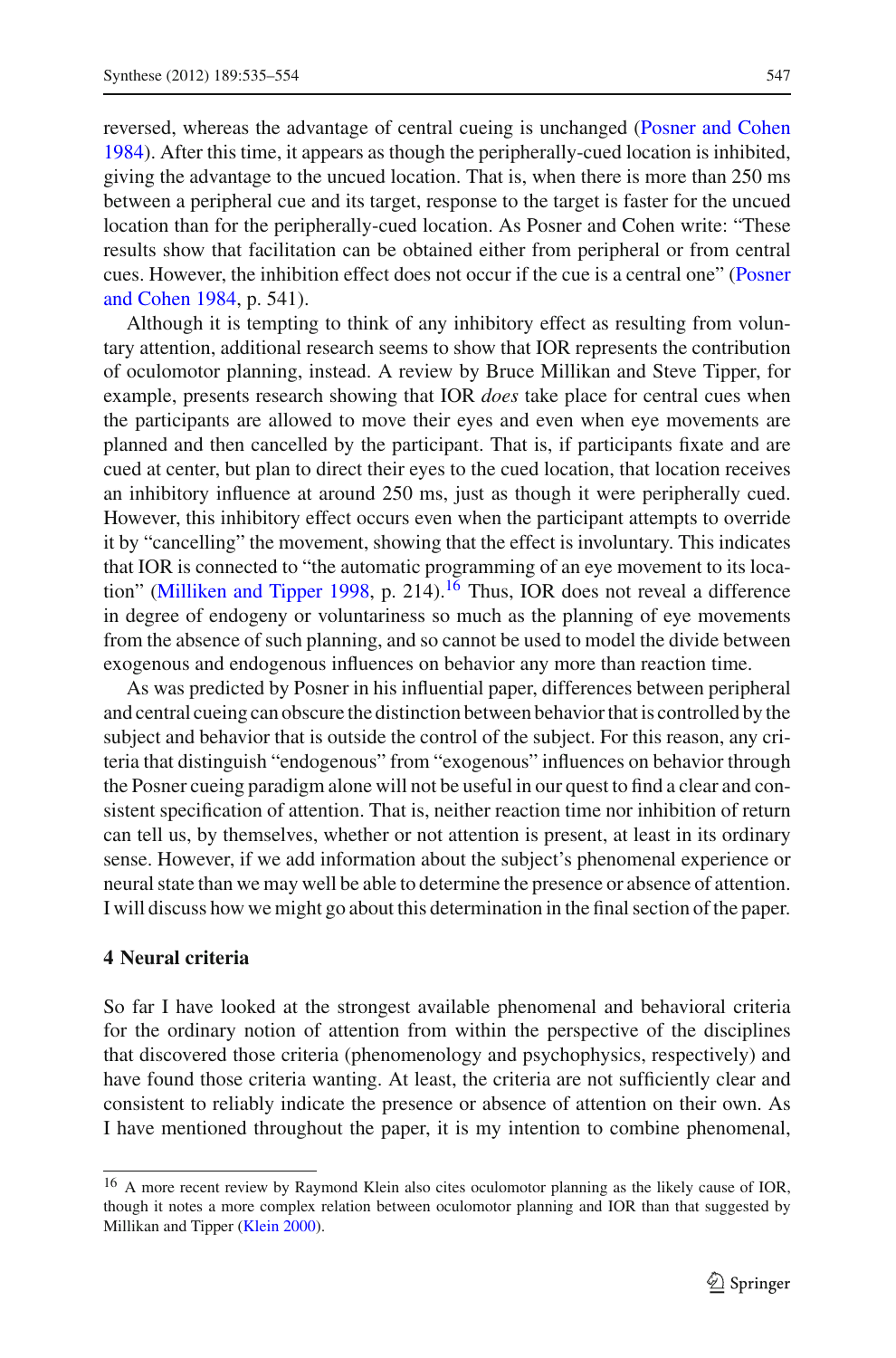

<span id="page-13-0"></span>**Fig. 3** Select neural areas, medial view: (A) The eyes, from which the majority of the visual signal travels to (B) the occipital cortex (including human V4), and then on to (C) the parietal cortex (including LIP and IPS), finally reaching (D) the prefrontal cortex (including FEF and DLPFC)

behavioral, and neural evidence in order to yield the most complete specification of attention. Before I get to that section of the paper, I will need to review the final set of criteria, which have emerged out of the modelling community within human neuroscience. Two related concepts have been central to the study of attention within this community. First is the concept of neural competition: limited neural resources (e.g. glucose) together with the cost of processing stimuli (e.g. glucose uptake by the astrocytes) have led neural modellers to look for the different ways that the brain might resolve competition for neural representation between stimuli. Second is the concept of top-down feedback (and recurrency resulting from such feedback): top-down feedback is one input into the resolution of neural competition that has been correlated with the voluntary direction of attention. Work spinning off of these two concepts provides a potential mechanism of attention in the brain and thus further potential criteria of attention.

#### 4.1 Neural competition

One of the most successful recent models of attention, the Normalization Model, is based on the idea that stimuli must compete for neural and informational resources, an idea shared by most empirically-informed attention researchers [\(Kahneman 1973](#page-19-17); [Lavie 1995;](#page-19-18) [Knudsen 2007;](#page-19-19) [Carrasco 2011\)](#page-18-12). The idea of centralized resource distribution in the brain is famously criticized by [Allport](#page-18-13) [\(1989\)](#page-18-13), but the claim that there are limitations on neural and informational resources does not depend on centralized distribution. The Normalization Model, for instance, has multiple layers of resource distribution rather than centralized distribution.

The multiple-layer approach is earlier described by [Serences and Yantis](#page-19-20) [\(2006](#page-19-20)), who reason that even neurons with the smallest receptive fields can be responsible for overlapping stimuli that must compete to gain informational representation. As with single neurons, a collection of neurons may have a collective receptive field containing many overlapping stimuli. Serences and Yantis find that this competition can be resolved through local "priority maps" (e.g. in the frontal eye field (FEF) and lateral intraparietal area (LIP) for vision—see Fig. [3](#page-13-0) for a map of select neural areas) that code the relative priority of stimuli against the spatial layout of the neural region in question, where the priorities are based, in part, on the current activities and goals of the organism [\(Serences and Yantis 2006](#page-19-20)).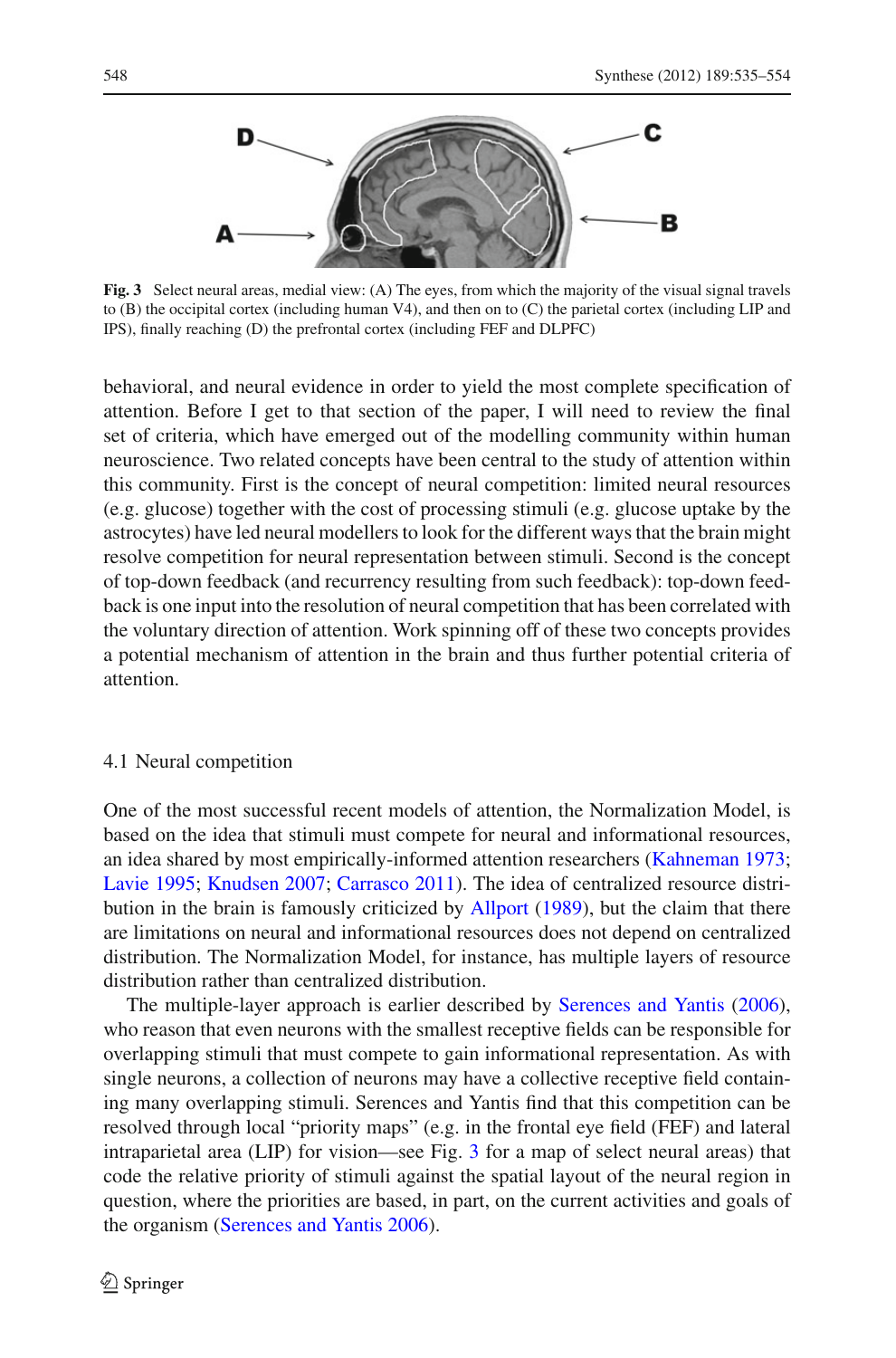The concept of priority maps is taken up in John Reynolds and David Heeger's Normalization Model of Attention, where the concept is divided into three types of "fields." First, there are "stimulation fields," where stimuli are automatically given relative priority based on the selectivity of an individual neuron. Second, there are "suppressive fields," where stimuli are automatically suppressed by competitors represented by surrounding neurons. Third, there is an "attentional field" that modulates neural activity based on the organism's current goals [\(Reynolds and Heeger 2009,](#page-19-21) p. 173). When we add to this story the fact that the size of both the stimulus and the attentional field can vary, we get a range of predictions about how attention will modulate neural competition. Specifically, when the stimulus size and attentional field size match, attention will result in an overall signal gain for the stimulus, but when the stimulus size is much smaller than the attentional field size, attention will result in an increased differentiation between the preferred and non-preferred stimuli. This prediction essentially combines those of "response gain models," which predict an increase in signal amplification for the preferred signal against the non-preferred signal (e.g. Treue et al.'s Fixed Gain Factor Model), and "contrast gain models," which predict an increase in signal differentiation between the preferred and non-preferred signal (e.g. Reynolds et al.'s Contrast Gain Model) [\(Reynolds and Heeger 2009,](#page-19-21) p. 168). Marisa Carrasco even claims in a recent review of the literature on attention that this combined prediction of the Normalization Model has been "confirmed" [\(Carrasco 2011,](#page-18-12) p. 1498).

The Normalization Model is a promising route for finding criteria that separate non-attentional selection from attentional selection because it includes a separation between the selective processing that is automatic or pre-subjective and the selective processing that is connected to the subject's current goals. Namely, the stimulation and suppressive fields would fall within the remit of non-attentional selection, whereas the attentional field would fall within the remit of attentional selection. However, more work will need to be done to apply this model to neural and behavioral evidence. Since the neural mechanism of the attentional field is left up for grabs in Reynolds and Heeger's model, I will next suggest one possible mechanism that fits the model: top-down feedback from the prefrontal areas.

#### 4.2 Top-down feedback and recurrency

One way that priority maps (such as the "attentional field") have been argued to influence competitive selection is through feedback and recurrency, where recurrency is a state of electromagnetic phase synchrony between neural areas brought about through neural feedback. In perhaps the first paper to use the phrase "recurrent processing," Victor Lamme and Pieter Roelfsema claim that there are two types of processing: a fast and parallel "feedforward sweep" and "recurrent processing" [\(Lamme and Roelfsema](#page-19-22) [2000,](#page-19-22) p. 574). The evidence for recurrent processing, they say, is the fact that neural tuning changes over time, that these changes can be based on information from *outside the receptive field* of the neuron in question, and that the entire process of change is slow, such that "recurrent connections have to be involved in those visual tasks in which longer delays are obtained" [\(Lamme and Roelfsema 2000](#page-19-22), p. 575). Because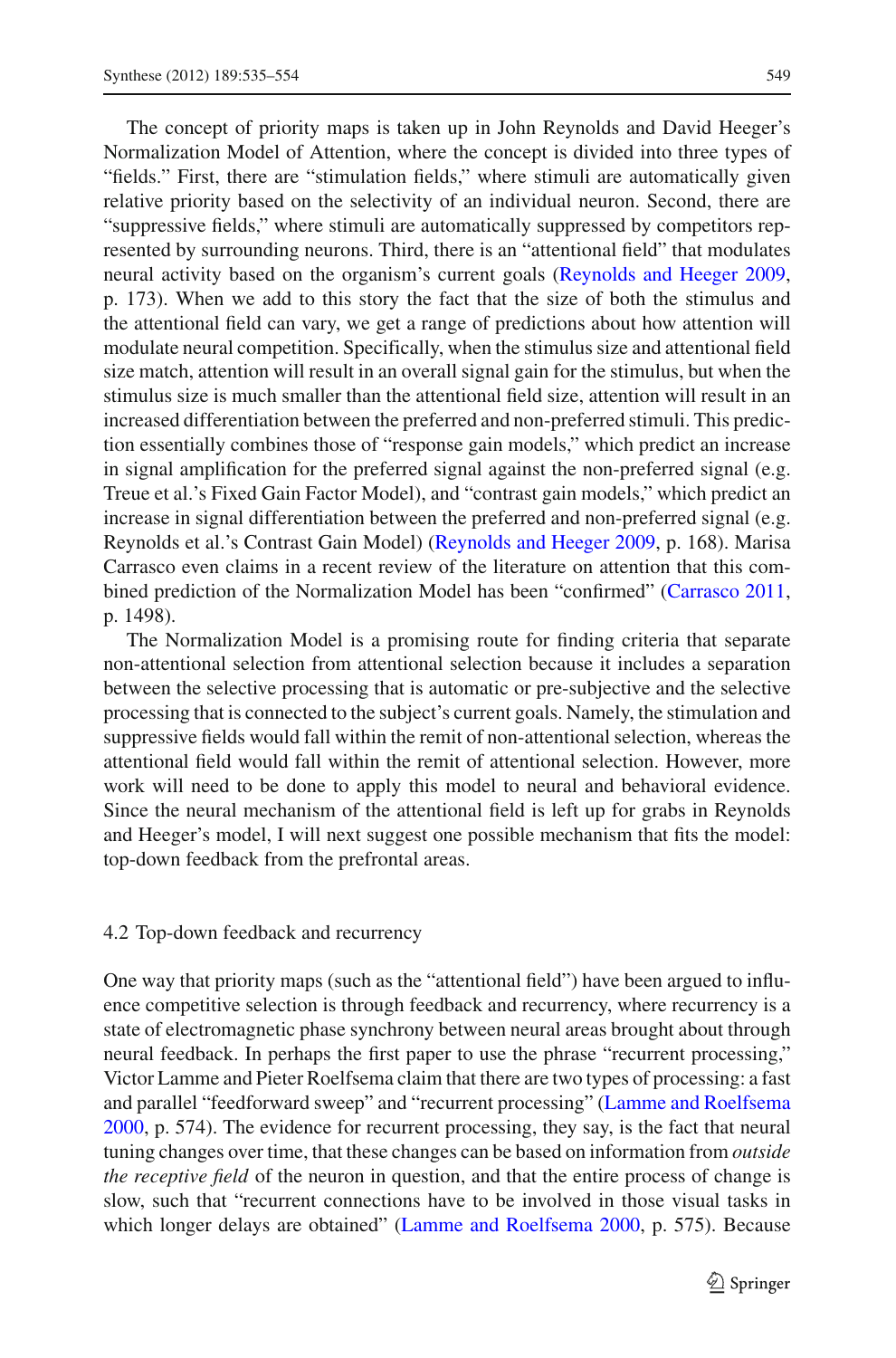we normally attend to whole objects, the features of which are processed in different brain regions, Lamme and Roelfsema postulate that attention will require the feedback of recurrent processing [\(Lamme and Roelfsema 2000](#page-19-22), p. 576). Michael Spratling and Mark Johnson created a model based on Lamme and Roelfsema's predictions (where "top-down modulation…affects the ongoing competition between cells") and found that this model properly replicates the neurobiological data from a number of studies on attention [\(Spratling and Johnson 2004,](#page-19-23) p. 219).

Presuming that the competitive selection brought about by the attentional field is thus based on feedback and recurrent processing, we are left with the question of which neural areas are responsible for this feedback. Sarah Shomstein and Steven Yantis correlate the dorsolateral prefrontal cortex (DLPFC) with voluntary attention by looking at participants' ability to shift attention to various auditory stimuli while in an fMRI scanner [\(Shomstein and Yantis 2006\)](#page-19-24). Robert Desimone finds that the "normalization" of (visual) attention is brought about through gamma range synchronization originating in the frontal eye fields (FEF):

Recent evidence shows that inputs from the frontal eye fields (FEF) in prefrontal cortex initiates coupled gamma frequency oscillations between FEF and area V4 in the ventral stream during attention, and these oscillations are phase, or time-shifted to allow for conduction and synaptic delays between the two areas, thereby achieving maximally effective communication. [\(Desimone 2009](#page-18-14), p. 683)

Eric Knudsen claims that the lateral intraparietal cortex (LIP) is responsible for adjudicating top-down (spatial) selection by "translating" top-down signals into the "reference frames" of lower-level neural areas [\(Knudsen 2007](#page-19-19), p. 69), where parietal areas (like the intraparietal sulcus, or IPS) are regularly claimed to be the gateway of (at least) spatial attention (see, e.g., [Baluch and Itti 2011](#page-18-15)). Finally, Behrad Noudoost and Tirin Moore show how neurotransmitters, such as dopamine and acetylcholine, can allow areas of the prefrontal cortex (such as DLPFC and FEF) to exert control over other brain areas (such as V4 in the visual cortex) [\(Noudoost and Moore 2011,](#page-19-25) p. 585).

While different articles may dispute whether the DLPFC [\(Hajcak et al. 2010\)](#page-18-16), FEF [\(Gregoriou et al. 2009](#page-18-17)), or LIP [\(Colby and Goldberg 1999\)](#page-18-18) are most central to the feedback of attention, all such articles use the language of "prefrontal feedback" (or "frontoparietal feedback" in the cases where the parietal cortex is thought to be a mediary) and recurrent processing. Although incomplete, one reason to think that this work is on the right track is that the prefrontal cortex has been correlated with voluntary control in numerous studies outside of attention research [\(Roskies 2010](#page-19-26)). Thus, this work is incomplete but suggestive of a mechanism that could split the influence of attention from that of non-attention, fitting the Normalization Model.

However, without phenomenal and behavioral data to support this division, the division between prefrontal feedback and other processing is not a meaningful criterion of attention. That is, the neural data will largely stand or fall on the strength of its correlation with either phenomenal or behavioral data, since these are the only domains in which the concept of attention has independent force. This is not merely a linguistic truth but a conceptual one, and has to do with the fact that phenomenal and behavioral data are epistemically prior when it comes to knowing the mind. In the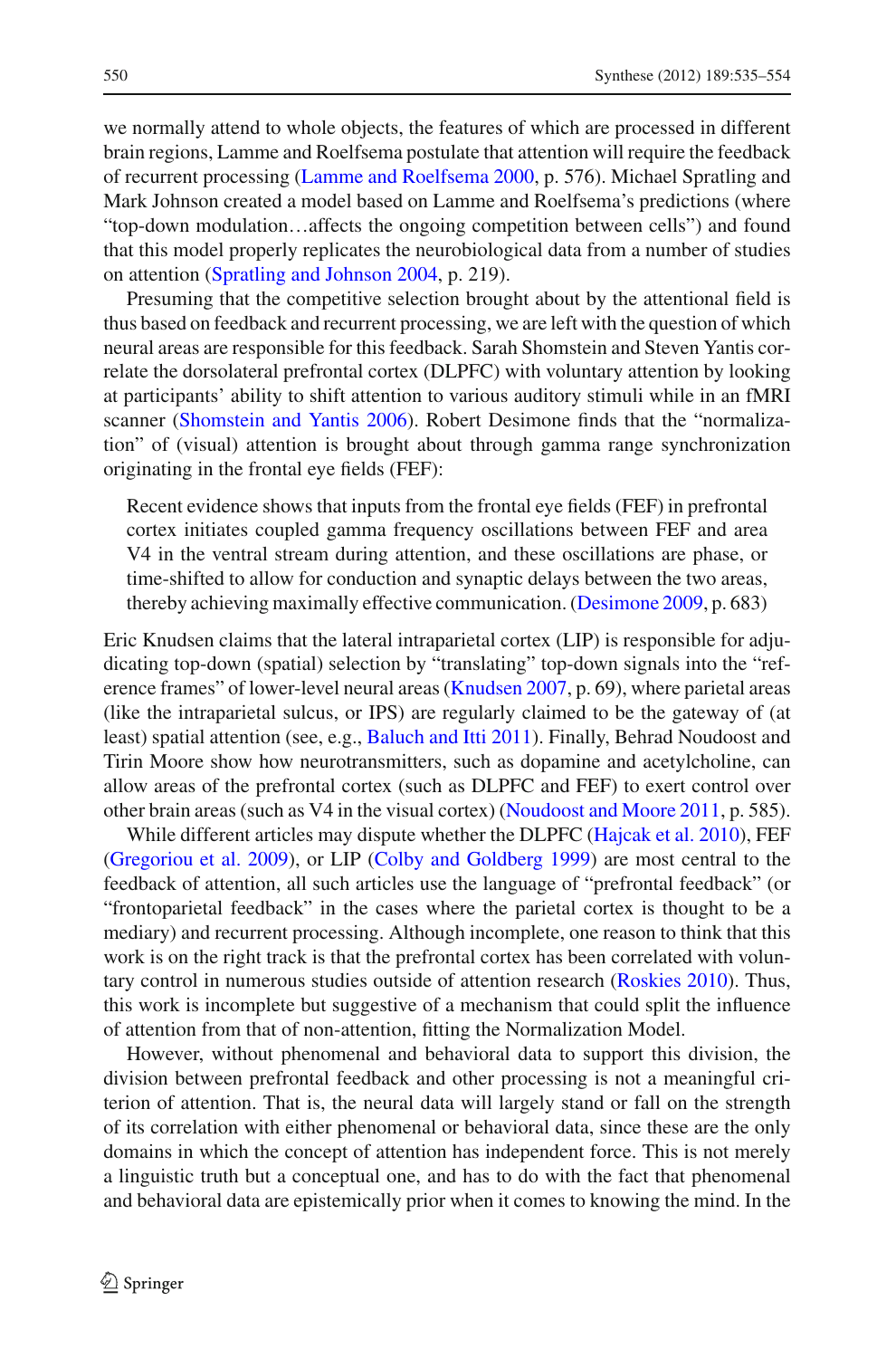next, final section I will discuss how one might combine the phenomenal, behavioral, and neural data to come up with a meaningful and complete specification of attention.

#### **5 Attention in three domains**

Thus far I have presented three separate domains of research in the hopes of finding successful criteria of attention and have shown how each individual domain fails to supply successful criteria. In this section I will show how we can combine the three domains to arrive at a complete specification of attention after first motivating the decision to combine them.

In terms of motivation, there are clear epistemic drawbacks to relying on the evidence from any one of the domains listed above. The phenomenal criteria of clearness or vividness and felt effort are the most directly associated with attention but the criterion of clearness or vividness is incomplete without further information about the subject's history and the objective stimulus, whereas the criterion of felt effort fails to provide clear evidence in the hard cases, when there are low levels of effort required. The behavioral criterion of increased reaction time mixes in the influence of voluntariness with that of other internal processing demands, making the findings from that area of inquiry difficult to assess on their own. The neural criterion of prefrontal feedback depends on subjective phenomena and behavior for its meaning, i.e. for its application to the concept of attention, and will thus need to be tested using the evidence available from those other domains. In sum, none of the three domains that I discussed in this paper supply a complete specification of attention.

It is my contention that the search for criteria of attention is unsuccessful in each of these individual domains because of the metaphysical status of attention. Recall this paper's working definition of attention as "subject-directed mental selection"—a mental process. Neither subjective phenomena, behavior, nor neural processes share the same metaphysical status with mental processes. A mental process can bring subconscious thoughts and memories into the space of subjective phenomena, which is something that subjective phenomena cannot do (i.e. mental processes have powers that extend beyond subjective phenomena). Behavior requires the observable movement of some part of the body (by definition), but mental processes do not require this (i.e. one essential feature of behavior is not also an essential feature of mental processes). Finally, mental processes must have components that are either thoughts or memories (by definition), but neural activity need not have any such components (i.e. one essential feature of mental processes is not also an essential feature of neural activity). Thus, mental processes have a metaphysical status that transcends subjective phenomena, behavior, and (at least some forms of) neural activity. It is therefore no surprise that one type of mental process, that of actively prioritizing mental entities, would transcend the evidence available within any one of these domains of inquiry and would require the combination of these separate efforts.

This brings us to the combination of the three domains. Even if we assume that mental processes, such as attention, can be picked out in any of the three domains (but transcend beyond any individual domain), we still need a method of combining them. How might one do this? First, what not to do: one should not combine the domains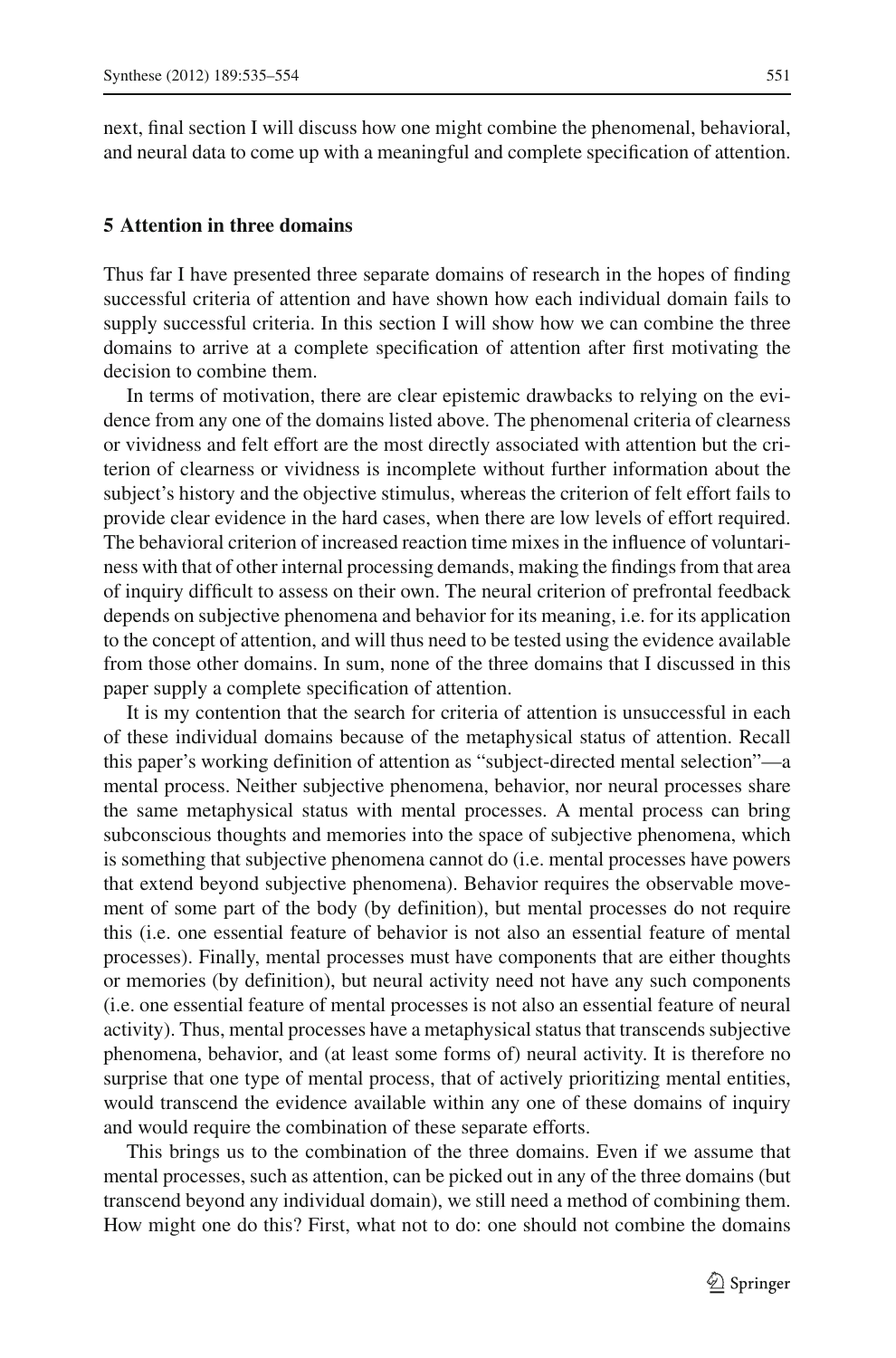in such a way that one domain falls prey to the weaknesses of another. For example, given that the Posner cueing paradigm may not capture the relevant difference between endogenous and exogenous influences on attention, it would be a mistake to look for the neural correlates of these endogenous and exogenous influences by using a single Posner cueing paradigm (as in, e.g., [Rosen et al. 1999](#page-19-27) and [Peelen et al. 2004\)](#page-19-28). One could instead do a contrastive study between Posner cueing paradigms, e.g. between paradigms that use more or less oculomotor planning, to see how the neural distinction between endogenous and exogenous influences might be targeted (by ruling out other influences). Such a study was undertaken by Maurizio Corbetta and Gordon Shulman several years ago, in which they uncovered two distinct neural networks: one for "preparing and applying" a response to the central cue (the "dorsal frontoparietal network") and the other for detection of novel stimuli, such as the peripheral cue (the "ventral frontoparietal network") [\(Corbetta and Shulman 2002\)](#page-18-19). However, rather than dividing attention from non-attention, both systems uncovered by Corbetta and Shulman could arguably be included under the term "attention," fitting the more active and passive forms, respectively. Thus, more work is needed to do this type of study while looking for the divide between attention and non-attentional mental selection.

The ideal combination of the three domains of evidence would take advantage of the information provided by the individual domains while also avoiding the pitfalls of each individual domain when taken alone. At the most general level, the phenomenological and psychological domains provide more direct information about the presence of attention, but are not always able to separate attention from other forms of mental selection. The neural domain, on the other hand, appears able to separate attention from non-attention but relies on these other domains to target the attentional phenomena. Thus, a combined approach should use the phenomenological and psychological domains to pick out attentional phenomena within the neural domain, where the divide between attention and non-attentional mental selection appears to be the cleanest.

More specifically, a combined approach can avoid the very pitfalls within the individual domains that were discussed in this paper. Clearness or vividness requires information about both the history of the subject and the objective stimulus, both of which can be provided from within the psychological domain. When the signs of felt effort become too weak to separate from the absence of effort we can look for a phase change in neural activity to see whether the subject is still in the active mode or has switched to a purely passive mode. To determine whether central and peripheral cues are picking out endogenous and exogenous influences within a particular paradigm we can compare the neural correlates for those cues with the neural correlates for cues that mix in oculomotor planning, symbolic processing, spatial separation from cue, and other such confounds. In other words, a combined approach can take advantage of the fact that the individual domains are looking at the same underlying phenomena from different perspectives, with different oversights.

## **6 Final remarks**

In this paper I have put forward several ways of investigating subject-directed mental selection, an understanding of attention that I claimed best fits ordinary use of the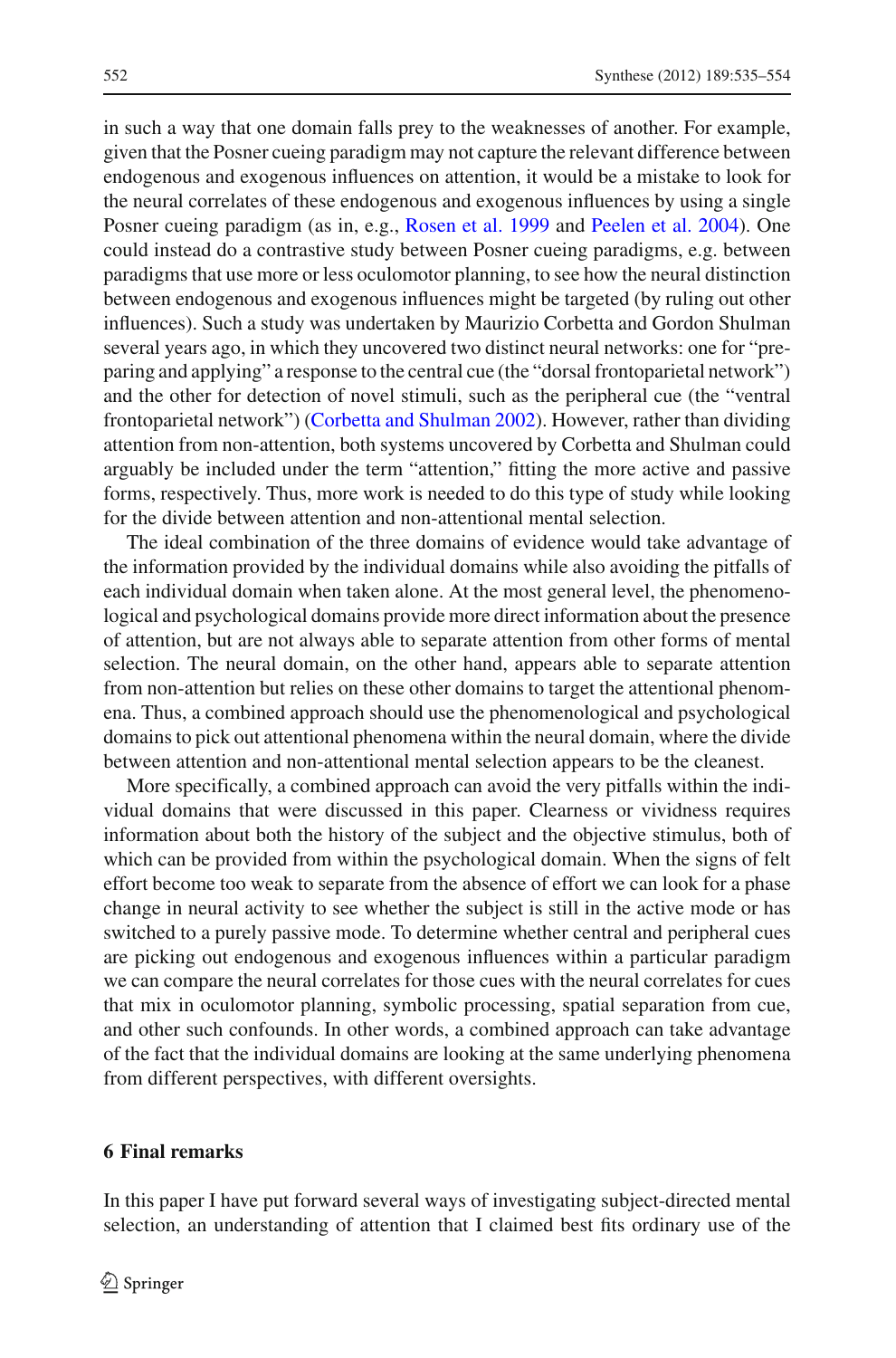term. Although I argued that not one of these methods suffices as a specification of attention on its own, I suggested that a combined approach would allow us to move from the imperfect criteria supplied by the individual domains to a more complete specification of attention. Specifically, by combining phenomenal, behavioral, and neural research I think that we can find clear, consistent criteria of attention. What I have said here is enough, I think, to provide a "how possible" account of the ordinary notion of attention. Further conceptual and empirical work will be required to find more exact criteria of attention through this combined approach.

**Acknowledgments** This paper has been re-written several times. It is thanks to Daniel Dahlstrom, Takeo Watanabe, and David Somers, especially, that you are not reading the previous, poorer forms of it today.

#### **References**

- <span id="page-18-13"></span>Allport, A. (1989). Visual attention. In M. I. Posner (Ed.), *Foundations of Cognitive Science*. The MIT Press, 631–682.
- <span id="page-18-3"></span>American Heritage Dictionary. (2012). Attention. Accessed March 30, 2012, from [http://ahdictionary.](http://ahdictionary.com/) [com/.](http://ahdictionary.com/)
- <span id="page-18-15"></span>Baluch, F., & Itti, L. (2011). Mechanisms of top-down attention. *Trends in Neurosciences, 34*, 210–224.
- <span id="page-18-5"></span>Bisley, J. W., & Goldberg, M. E. (2003). Neuronal activity in the lateral intraparietal area and spatial attention. *Science, 299*(5603), 81–86.
- <span id="page-18-8"></span>Block, N. (2011). Perceptual consciousness overflows cognitive access. *Trends in Cognitive Sciences, 15*, 567–575.
- <span id="page-18-4"></span>Bradley, F. H. (1886). Is there any special activity of attention? *Mind, 11*, 305–323.
- <span id="page-18-11"></span>Busse, L., Katzner, S., & Treue, S. (2008). Temporal dynamics of neuronal modulation during exogenous and endogenous shifts of visual attention in macaque area MT. *Proceedings of the National Academy of Sciences, 105*, 16380–16385.
- <span id="page-18-12"></span>Carrasco, M. (2011). Visual attention: The past 25 years. *Vision Research, 51*, 1484–1525.
- <span id="page-18-7"></span>Carrasco, M., Ling, S., & Read, S. (2004). Attention alters appearance. *Nature Neuroscience, 7*(3), 308–313.
- <span id="page-18-18"></span>Colby, C., & Goldberg, M. (1999). Space and attention in parietal cortex. *Annual Review of Neuroscience, 22*, 319–349.
- <span id="page-18-19"></span>Corbetta, M., & Shulman, G. L. (2002). Control of goal-directed and stimulus-driven attention in the brain. *Nature Reviews Neuroscience, 3*, 201–215.
- <span id="page-18-2"></span>De Brigard, F., & Prinz, J. (2010). Attention and consciousness. *Wiley Interdisciplinary Reviews: Cognitive Science, 1*, 51–59.
- <span id="page-18-6"></span>de Fockert, J. W., Rees, G., Frith, C. D., & Lavie, N. (2001). The role of working memory in visual selective attention. *Science, 291*(5509), 1803–1806.
- <span id="page-18-1"></span>de Vries, W. A. (1988). *Hegel's theory of mental activity*. Ithaca, NY: Cornell University Press.
- <span id="page-18-14"></span>Desimone, R. (2009). Neural synchrony and selective attention. *Proceedings of International Joint Conference on Neural Networks,* 683–684.
- <span id="page-18-10"></span>Eimer, M., & Driver, J. (2001). Crossmodal links in endogenous and exogenous spatial attention: Evidence from event-related brain potential studies. *Neuroscience & Biobehavioral Reviews, 25*, 497–511.
- Flanagan, O. (1995). Consciousness and the natural method. *Neuropsychologia, 33*, 1103–1115.
- <span id="page-18-17"></span>Gregoriou, G., Gotts, S., Zhou, H., & Desimone, R. (2009). High-frequency, long-range coupling between prefrontal and visual cortex during attention. *Science, 324*, 1207–1210.
- <span id="page-18-16"></span>Hajcak, G., Anderson, B., Arana, A., Borckardt, J., Takacs, I., & George, M. (2010). Dorsolateral prefrontal cortex stimulation modulates electrocortical measures of visual attention: Evidence from direct bilateral epidural cortical stimulation in treatment-resistant mood disorder. *Neuroscience, 170*, 281–288.
- <span id="page-18-0"></span>Hegel, G. W. F. (1971). *Philosophy of mind*. Oxford: Clarendon Press.
- <span id="page-18-9"></span>Herrmann, K., Montaser-Kouhsari, L., Carrasco, M., & Heeger, D. J. (2010). When size matters: Attention affects performance by contrast or response gain. *Nature Neuroscience, 13*(12), 1554–1559.